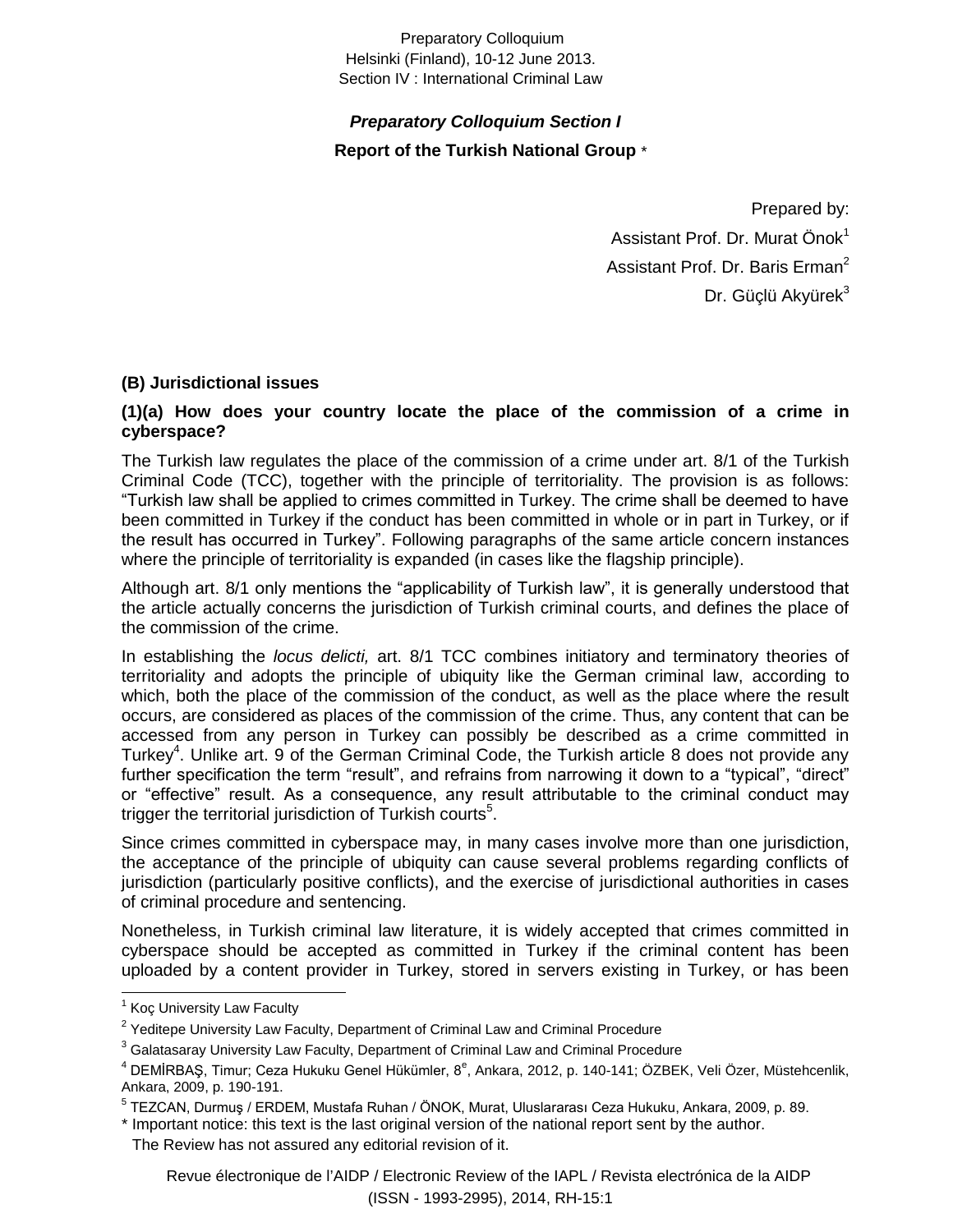accessed from Turkey<sup>6</sup>. Furthermore, in case of accessing a specific content from Turkey, it is widely deemed irrelevant whether a "pull-technology" (i.e. any method of access depending on the will of the end-user) or a "push-technology" (i.e. any method depending on the will of a person exercising control over the content, such as the content provider or the host) has been used.

The role of access providers on the *locus delicti* is rather obscure. Although, as a rule, access providers are not responsible for failing to exercise control over contents provided by third parties (as provided by art. 6 of the Law 5651 on the Regulation of Publications on the Internet and on Combating Crimes Committed Through such Publications – Internet Law), this doesn't necessarily mean that their actions or contributions cannot be taken into account when determining the place where a crime has been committed. As mentioned above, art. 8 clearly defines the term "a crime committed in Turkey" as to include "any conduct committed in whole or in part in Turkey". The term "conduct" is to be understood as any action or omission pertaining to the material element of a criminal offense as defined by the Turkish criminal law, that has a casual effect on the realization of the result (or the violation of the legal interest) of that offense. As such, since access providers are not considered as "perpetrators" for crimes committed by other actors, the mere fact that an access provider is situated in Turkey should not mean that the principle of territoriality could be applied on a specific crime.

Art. 4/2 of the Turkish Internet Law provides that content providers shall be responsible for extraneous content they provides links for, if, taking into account the form of presentation, it is obvious that he or she adopts the content, and intents that the end user accesses that content. It should be emphasized that, in criminal law, the mere action of providing a link would, as a rule, only result in a responsibility for being an accessory to the crime. According to Turkish criminal law, this would not be sufficient to deem that the crime was committed in Turkey, if the person providing the link would be situated in Turkey, whereas the actual content would be present in another country. However, as a result of the wide interpretation of the principle of ubiquity, the crime would have to be deemed to have been committed in Turkey at the latest when the original content is accessed from an end user situated in Turkish territory.

It should be noted that the principle of ubiquity as adopted by art. 8 TCC is strongly criticised by the Turkish criminal law literature, particularly for crimes committed on the cyberspace. This issue is further addressed under B/5.

**(b) Does your national law consider it necessary and possible to locate the place where information and evidence is held? Where is the information that one can find on the web? Is it where the computer of the user is physically present? Is it there where the provider of the network has its (legal or factual) seat? Which provider? Or is it the place where the individual who made the data available? If these questions are not considered to be legally relevant, please state why.**

Since the place of the information is not relevant for the determination of the jurisdiction, it is not considered as a problem of primary concern for the power to adjudicate in criminal matters. However, the exercise of jurisdictional powers may sometimes depend on the information to be stored in servers located in Turkey. This is particularly the case when the cooperation of a server located abroad is needed in order to investigate or prosecute a criminal conduct committed in Turkey (in the sense of art. 8 TCC). In such cases, the rules on judicial assistance and cooperation in criminal matters shall be applicable, even though Turkey accepts its power

en Martuk, Mehmet Emin / GÖKCEN, Ahmet / YENİDÜNYA, Caner; Ceza Hukuku Genel Hükümler, 4<sup>e</sup>, Ankara, 2009, Nartu<br><sup>6</sup> ARTUK, Mehmet Emin / GÖKCEN, Ahmet / YENİDÜNYA, Caner; Ceza Hukuku Genel Hükümler, 4<sup>e</sup>, Ankara, 2009, p. 1051.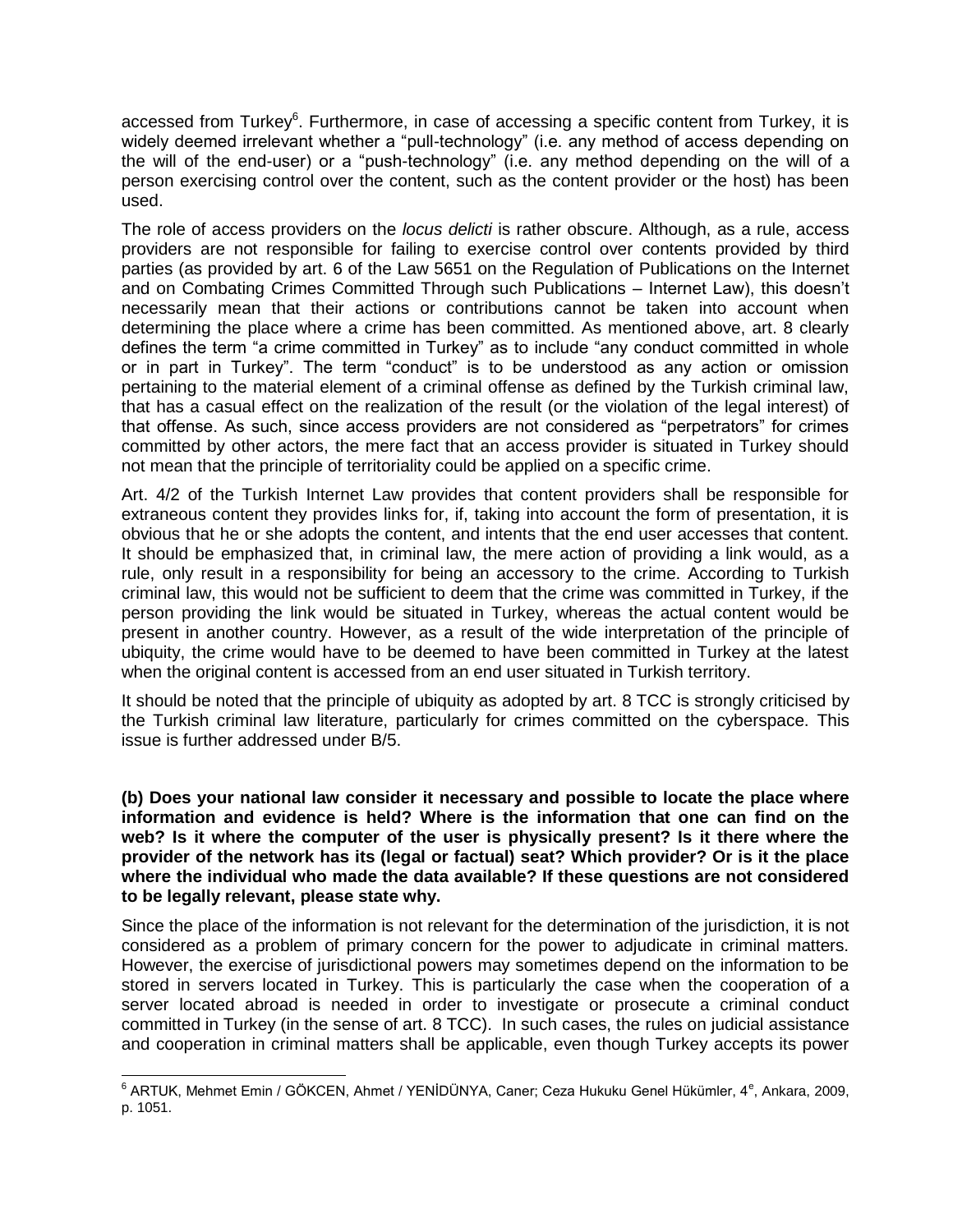to adjudicate due to the principle of territoriality.

However, the most important point of relevance regarding the location of the information does not arise directly from the criminal justice system, but rather from the Turkish Law of Internet. According to art. 8 of the Law, a precautionary measure may be applied to websites with criminal content, banning access to such content. This precautionary measure is, as a rule, to be ordered by a judge during a criminal investigation, or by a court during trial (after the indictment). In urgent cases, an order by a prosecutor may initiate the measure; however, this order is subject to judicial review within 24 hours). However, in cases where the content provider or the host of the content is situated abroad, or where the offense concerns sexual abuse of children or pornography, the measure may be taken by an administrative authority (the Presidency of Telecommunications). According to the legal practice of Turkey, only the respondent of an administrative or legal measure may bring a motion to dismiss the measure. Since, however, the respondents of this administrative measure are mostly situated abroad, the orders of the Presidency of Telecommunications can rarely be challenged before Turkish courts, and, as a result, have permanent effects. It is therefore important for the Turkish legal practice to determine the location of a particular piece of information or evidence.

In the Turkish legal practice, there is a general consensus on the fact that a piece of information is located at any place where it is stored. This may mean the place where the servers of the host and/or the content provider are situated, or where the computer of a user is located (if that user downloaded the information to his or her own computer).

This question may bear particular importance if the data was is not stored by the person exercising control over the said data, as may be the case if a particular piece of information is stored abroad through the use of cloud computing technology. Although, in such cases, the user may be considered as "owning" or "possessing" a particular piece of information, the place where that information is located would be different from the location of the user.

Access providers, as discussed under (1/a), cannot be held responsible for the actions or omissions of content providers or hosts, but they may be considered as "possessing" a piece of information (such as data legally retained by access providers) as long as they have control over it. Such information can be said to be "located" where the access provider is situated.

The legal seat of a host is also relevant for purposes of the Law of Internet. The authority of the Presidency of Telecommunications to issue banning orders depends on the host "being situated abroad". This would mean that its legal seat is to be taken into account. In addition, for purposes of the applicability of judicial assistance and cooperation in criminal matters, the legal seat of a host is important in determining the respondent state.

## **(2) Can cyber crime do without a determination of the locus delicti in your criminal justice system? Why (not)?**

The determination of the *locus delicti* is necessary in order to determine whether or not the double criminality rule is to be applied to a certain crime. The Turkish Criminal Code requires the double criminality rule in cases where the power to adjudicate bases on active personal jurisdiction. Although, in most cases, cyber crimes shall be deemed to have been committed in Turkey due to the ubiquity principle, the *locus delicti* could be relevant when, even after the implementation of the ubiquity principle, the crime can still be considered as committed abroad. This may happen when the cybercrime in question does not arise from the "content" of a website, but rather from an attack using the Internet or other international networks, or a physical attack against computer systems<sup>7</sup>. If, for instance, a person would attack another

 7 ARTUK/GÖKCEN/YENİDÜNYA, p. 1051.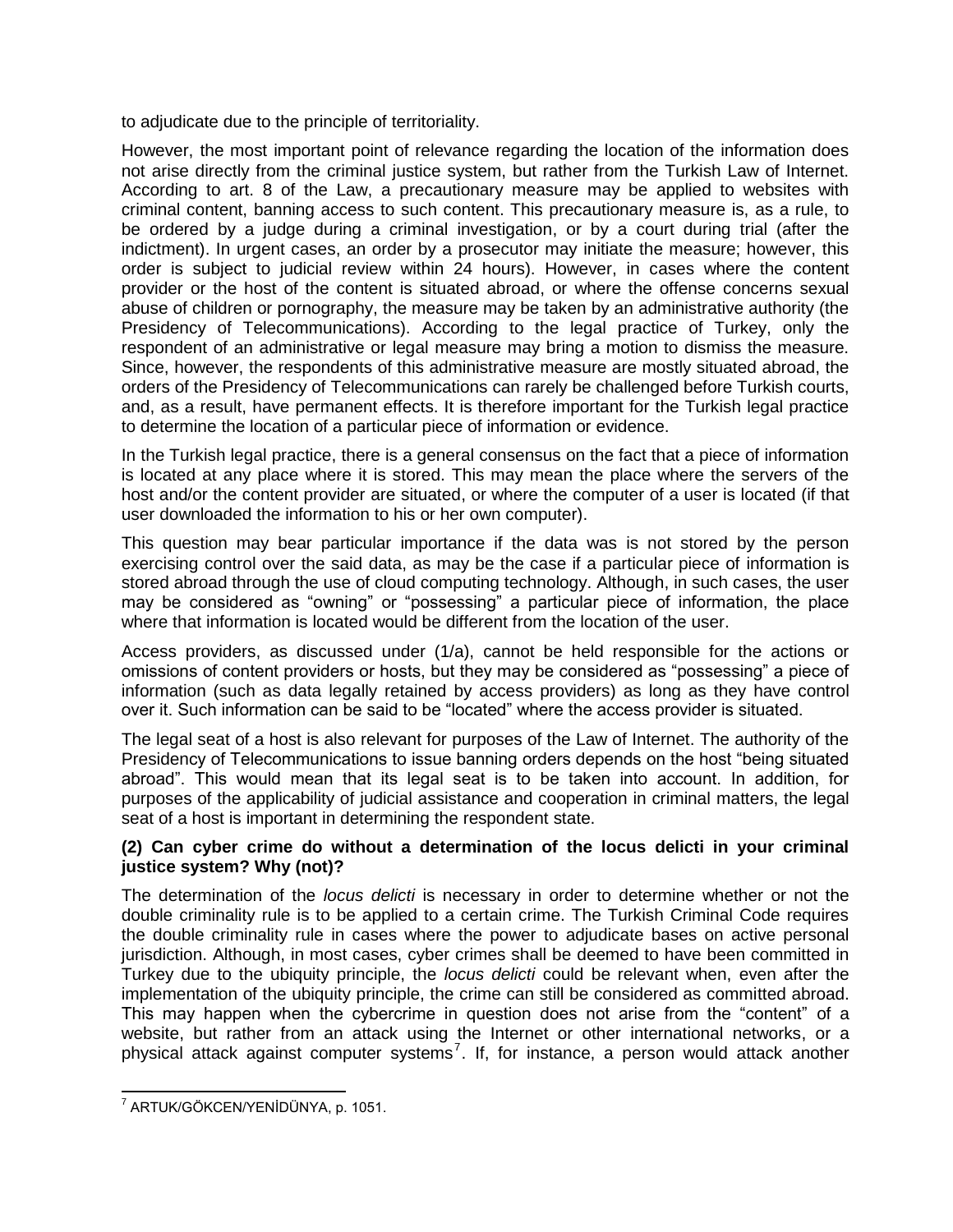person's computer in order to obtain that person's personal data, the principle of territoriality would not be applicable if both parties are abroad. In such cases, the principle of personality would have to be applied.

Another issue regarding the determination of the *locus delicti* is the acceptability of extradition requests from Turkey. According to art. 18 TCC, only perpetrators that committed a crime outside of the Turkish territory may be subject to extradition. In other words, if it is established that a cyber crime has been committed in Turkey due to the ubiquity principle, the perpetrator cannot be extradited by Turkey, but must be prosecuted by Turkish authorities.

The *locus delicti* is also important for the applicability of the principle of *ne bis in idem.* In general, the Turkish criminal law applies *ne bis in idem* internationally, which means that any judgment passed by a court on the same material event prevents Turkish courts from trying a case. However, crimes deemed to have been committed in Turkey are exempt from this rule (art. 9 TCC). As a result, a person that commits a crime in Turkey and is then convicted or acquitted abroad, may again be subject to trial for the same conduct by Turkish courts. There exist two further exceptions: In case of crimes against the Turkish state committed abroad, the principle of *ne bis in idem* may be disregarded upon the request of the Minister of Justice (art. 12/4, only applicable for crimes for which the lower limit of punishment is set as a minimum of 1 year of imprisonment). Additionally, some crimes falling under universal jurisdiction of Turkish courts (genocide, crimes against humanity, migrant smuggling, human trafficking) or under the principle of protection (crimes against the state), may be tried again before Turkish courts in spite of an existing conviction or acquittal by a foreign court (art. 13/3 TCC)<sup>8</sup>. For cyber crimes, this would mean that any conduct deemed to have been committed in Turkey would be eligible for a trial before Turkish courts, even if there is an existing sentence by other courts. In addition, cyber crimes against the Turkish state, such as the unlawful dissemination of Turkish state secrets, could be tried before Turkish courts without taking into account previous sentences of foreign courts, even if the conduct and the result of the offense occurred exclusively outside Turkey.

Lastly, the *locus delicti* has an effect on sentencing. Crimes committed outside the Turkish territory shall not be punished with a higher sentence than the upper limit of punishment for an equivalent offense provided by the *lex loci* (art. 19 TCC). This rule is not to be applied in cases of the offense being committed against a Turkish real or legal person, or against the security of Turkish Republic. This provision is not only the basis for the *double criminality rule* in cases of active personal jurisdiction, but also limits the legal limits of sentencing applicable to courts.

#### **(3) Which jurisdictional rules apply to cyber crime like hate speech via internet, hacking, attacks on computer systems etc? If your state does not have jurisdiction over such offences, is that considered to be problematic?**

There are no specific jurisdictional rules regarding cyber crimes under Turkish law. As a result, objective or subjective territorial jurisdiction shall be applicable in most cases due to the ubiquity principle as explained above. It should be noted that most, if not all cases of public defamation of persons (art. 125 TCC), denigration of the Turkish nation (art. 301 TCC), incitement of a group of people to animosity against another (art. 216 TCC) and other crimes committed through forms of expression, would fall under the jurisdiction of Turkish courts due to the

 8 Turkey reserved its right not to recognise the effects of *ne bis in idem* principle in cases when the crime has occurred on its territory, in accordance with art. 35 of the 1972 European Convention on the Transfer of Proceedings in Criminal Matters, and art. 53 of the 1970 European Convention on the International Validity of Criminal Judgments. For detailed information, see: TEZCAN/ERDEM/ÖNOK, p. 121.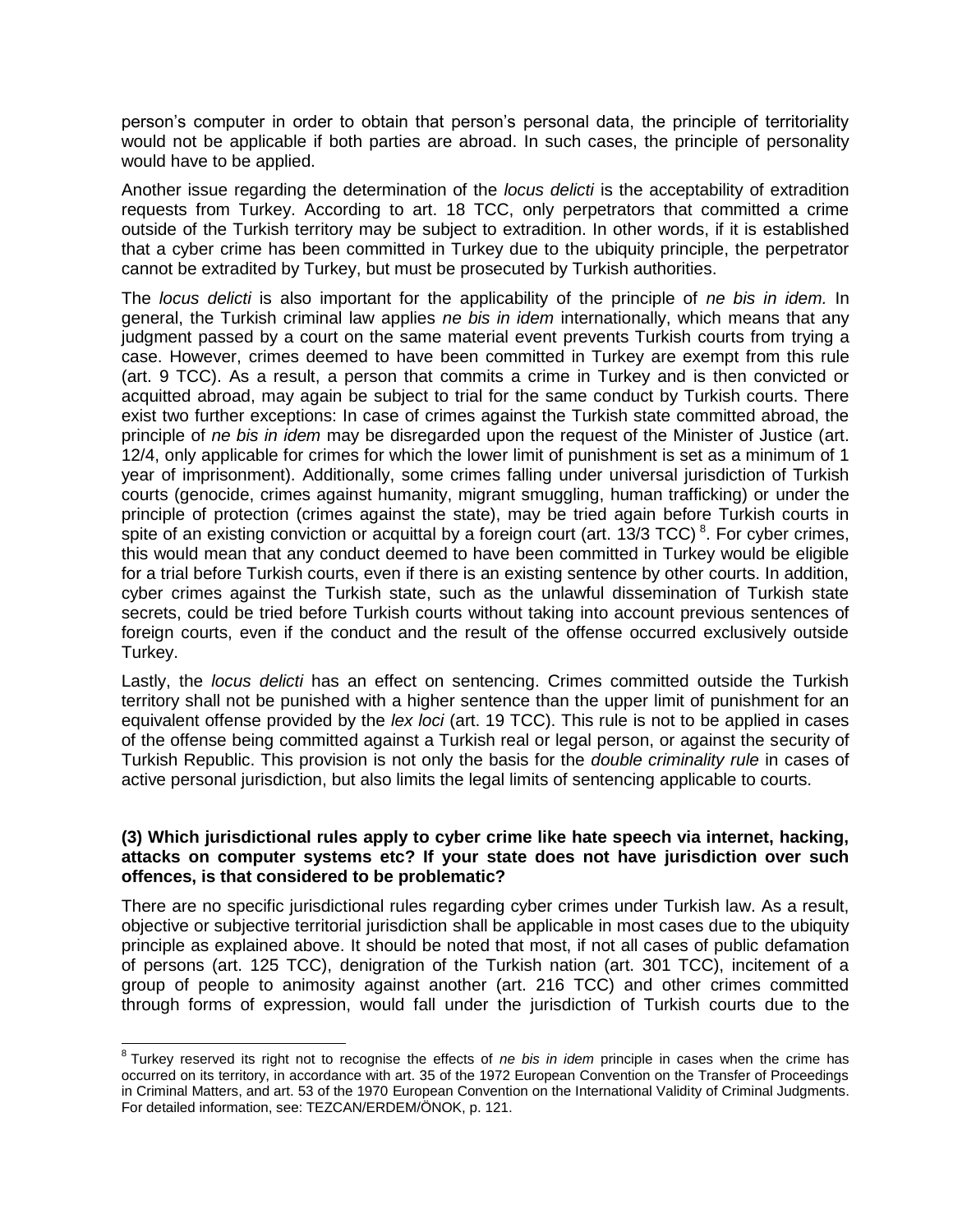principle of territoriality. However, other grounds for establishing jurisdiction may come into consideration for crimes committed on the cyber space, such as attacks against other computer systems or networks, illegally obtaining personal data of others, or hacking.

Turkish criminal courts may also have jurisdiction on the following grounds: active personal jurisdiction (art. 10, 11 TCC) or passive personal jurisdiction (art. 12/2 TCC), the protective principle for crimes against the state (arts. 12/1, 13/1/b TCC), and universal jurisdiction (arts. 13/1/a, 13/1/c-i TCC). It should be noted that the list of crimes for which universal jurisdiction is applicable under Turkish law is very extensive, and encompasses not only core crimes against the international community (genocide and crimes against humanity), but also many transnational crimes (such as migrant smuggling, human trafficking, torture, polluting the environment, drug trafficking, forgery of money, solicitation for prostitution, etc. However, crimes under universal jurisdiction can only be subject to a criminal investigation or prosecution upon a request by the Minister of Justice (art. 13/2 TCC). In addition, crimes may be prosecuted by Turkish courts due to the complementary principle, according to which, a crime committed outside the Turkish territory by a non-Turkish citizen against another non-Turkish citizen may, be prosecuted by Turkish courts if the perpetrator is caught in Turkey and his or her extradition is not possible (art. 12/3).

According to arts. 11, 12 TCC, in cases of active and passive personal jurisdiction, the lower limit provided by Turkish law for the punishment of the crime cannot be lower than 1 year of imprisonment (in case of active personal jurisdiction, crimes with a punishment of lower than 1 year of imprisonment may still be prosecuted by Turkish courts upon the impeachment of the victim or the government of the *locus delicti* state). The limit is 3 years of imprisonment for cases falling under the principle of complementarity (art. 13/3 TCC), and the request of the Minister of Justice is required.

As such, if a crime cannot be considered as having been committed in Turkey, other principles may apply in order to establish the jurisdiction of Turkish courts. This may be the case where the entire conduct and the result of a crime as provided by law happened outside the territory of Turkey, but either the perpetrator or the victim was of Turkish nationality, or the crime was committed against the interests of the Turkish Republic. For example, the dissemination of (Turkish) state secrets online would fall under the protective principle (art. 13/1/b TCC) and would establish jurisdiction for Turkish criminal courts.

The lack of jurisdiction is rarely considered as a problem, because Turkish courts tend to have excessive jurisdiction for many cyber crimes. The only problem may be that some conduct that is generally considered as criminal by other legal systems may have not been defined as criminal offenses under Turkish law. This is the case for "hate speech". Although a comparable criminal offense (incitement of a group of people towards animosity against another – art. 216 TCC) exists under the Turkish Criminal Code, it does not include many of the types of behaviour generally defined as "hate speech" by other legal systems. In many such cases, the Turkish criminal offense on "defamation of persons" (art. 125) would be applicable. However, this offense not only requires a specific person or a group of people determined specifically to be addressed by the perpetrator, the punishment provided for its basic form is lower than 1 year of imprisonment, which would mean that any grounds other than territoriality would not be applicable for such crimes.

#### **(4) Does your national law provide rules on the prevention or settlement of conflicts of jurisdiction? Is there any practice on it?**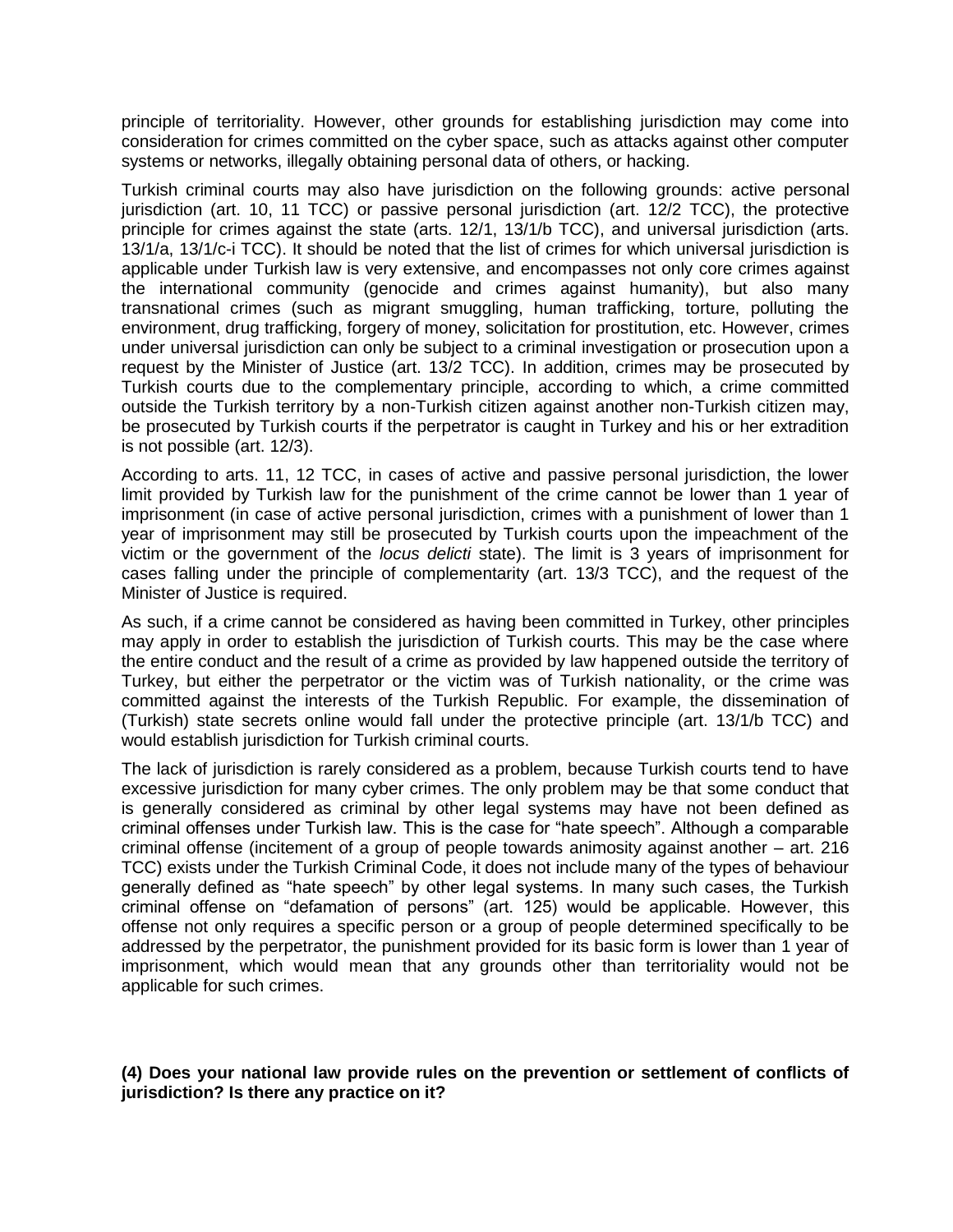The principle of complementarity (explained under B/3) was accepted to avoid negative conflicts of jurisdiction, in accordance with art. 2 of the European Convention on the International Validity of Criminal Judgments<sup>9</sup>. However, in cases of cyber crimes, positive conflicts pose a more significant problem than negative ones.

One method of avoiding positive jurisdictional conflicts under Turkish law is the provision of the art. 19 TCC that allows taking into consideration the upper limit of punishment applicable to the same conduct according to the law of the *locus delicti.* However, as explained above (under B/2), this provision cannot be implemented when the territorial principle is applicable.

The Turkish criminal system has also tried to mitigate the vast excessiveness of the jurisdiction through introducing a checks-and-balances system that requires the request of the Minister of Justice as a precondition of exercising jurisdiction for certain extraterritorial crimes: crimes under the principles of universality (art. 13/2 TCC), crimes committed against the state (except crimes against state security) (art. 12/1 TCC) and when the complementary principle is to be applied (art. 12/3 TCC). In addition, some extraterritorial crimes can only be prosecuted upon a complaint by the victim or the government of the *locus delicti* state: crimes falling under active personal jurisdiction, for which the lower limit of punishment is lower than 1 year in prison according to Turkish law (art. 11/2 TCC), and crimes falling under passive personal jurisdiction (art. 12/2 TCC).

As a last possibility in a regional international level, Turkey has the possibility to transfer criminal proceedings according to the European Convention on the Transfer of Criminal Proceedings. If Turkey agrees with another State Party to the Convention to transfer a proceeding in order to overcome a positive conflict of jurisdiction, it can do so under this or a similar treaty<sup>10</sup>. However, there are no notable examples for this in practice.

## **(5) Can cyber crime do without jurisdictional principles in your criminal justice system, which would in essence mean that national criminal law is applicable universally? Should this be limited to certain crimes, or be conditional on the basis of a treaty?**

The adoption of the ubiquity principle in determining the territorial jurisdiction of Turkish courts leads to several problems, which is also a point of criticism among the majority of the Turkish legal doctrine. Consequences of the excessive applicability of territorial jurisdiction arise in criminal procedure as well as substantive criminal law.

In Turkish law, if the jurisdiction is established based on territoriality, the principles of double criminality and *ne bis in idem* are not applicable. This means that any person committing a conduct from abroad may be prosecuted by Turkish courts, if the result of that conduct occurred in Turkey, and if the person is caught by Turkish authorities, without taking into account whether or not the same conduct is defined as a criminal offense in the country of origin, and whether the subject was tried and convicted or acquitted by a court of another country. Apart from the general point of concern regarding the "non-interference in internal affairs" principle, some practical drawbacks of this result can be listed as follows:

- a) In case of a simultaneous application of the same principles by various states a person may be under a disproportionate threat of punishment for a certain criminal act.
- b) A person not aware of the applicability of the Turkish law on his or her conduct may have acted in full disregard of the fact that he or she might be criminally liable according to the law of a state foreign to that person.

 9 See: TEZCAN/ERDEM/ÖNOK, p. 161.

<sup>10</sup> TEZCAN/ERDEM/ÖNOK, p. 161-162.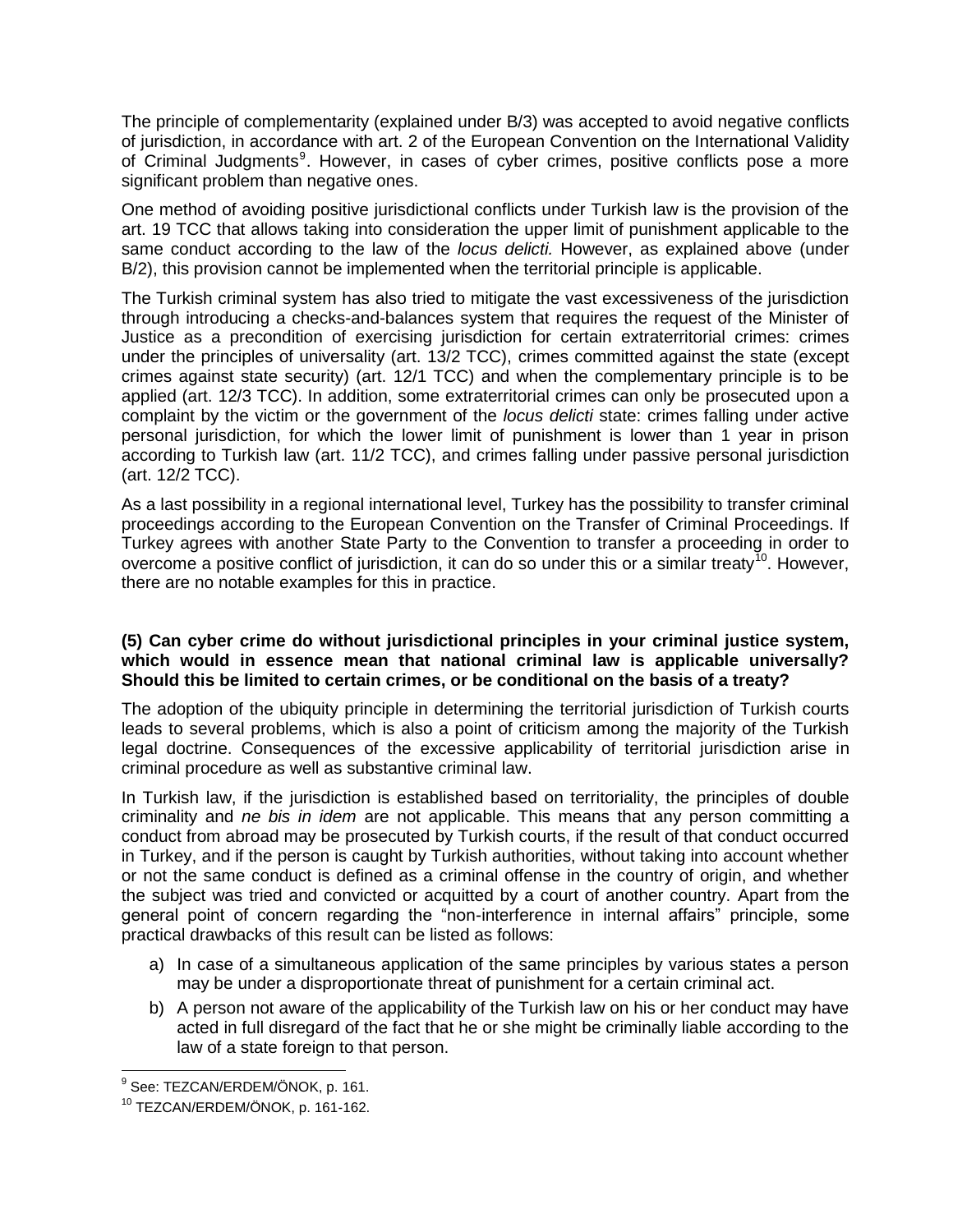- c) If the principle of territoriality is also to be applied in cases of a "pull-technology", the fact that the result has occurred in Turkey may even be outside the ability of the perpetrator to control the outcomes of his or her actions. As such, the territorial jurisdiction may be based on random events rather than actions controlled by free will.
- d) Turkey would be under the threat of becoming a "haven" for the prosecution of cyber crimes, for which the victims, in their view, do not find sufficient protection from their national legal systems.

There are also some points of concern arising from the criminal procedure system. These can be listed as follows:

- a) The vast number of cases falling under the territorial jurisdiction of Turkey would make it a burden for the court system to deal with. Turkey would be forced to use a selective approach to such cases, which would not only be unlawful according to the Turkish criminal procedure system, but also unconstitutional due to the violation of the principle of equality.
- b) Turkey would be forced to resort to international criminal assistance and cooperation in order to gather evidence for a crime committed on its territory. This would mean that the principle of double criminality would have to be respected.
- c) In most cases, Turkey would be able to investigate and prosecute due to the territorial principle, but would not be able to conclude the trial phase. This would be the case if the accused or the defendant is outside of Turkey (trials and sentencing *in absentia* are as a rule not permitted in the Turkish criminal justice system – trials may only proceed for "fugitive" defendants, while sentencing *in absentia* is only possible if the defendant has previously appeared and interrogated before the court).
- d) The same is true for the lack of evidence. According to Turkish law, prosecutors are subject to a very strict principle of legality in pursuing evidence and in filing indictments. In other words, as a rule, prosecutors do not have discretionary powers, neither on whether or not to investigate, nor on whether or not to file an indictment in the face of sufficient evidence. It is also widely accepted that Turkish courts retain the power to make further investigations during the trial phase (following the inquisitorial system). As a result, the mere fact that a particular piece of evidence is situated abroad shall not hinder a Turkish prosecutor from investigating of from filing an indictment in a criminal proceeding, however important that piece of evidence may be for the case. If, however, that piece of evidence cannot be obtained until the end of the trial phase, it is probable that such cases would not result in a conviction, although they would cost substantial amounts of time and money for the state<sup>11</sup>. Therefore, the rules concerning the power to adjudicate and to exercise jurisdiction should be in harmony to prevent unnecessary or unfruitful criminal investigations.

There exist several views in the Turkish doctrine that support the need to restrict the existing principles, particularly for cyber crimes. Such recommendations typically involve the adoption of stronger nexus between the conduct and Turkey, requiring either the presence of the server where the data is stored<sup>12</sup>, or the criminal content being uploaded from Turkey<sup>13</sup>.

Another suggestion is to make the applicability of the territorial principle dependable from the will of the perpetrator: the crime should only be considered as having been committed in Turkey

 $\overline{a}$ 

<sup>&</sup>lt;sup>11</sup> See: ÖZBEK, p. 193.

<sup>12</sup> DEMİRBAŞ, p. 141.

<sup>&</sup>lt;sup>13</sup> ÖZBEK, Veli Özer / KANBUR, M. Nihat / BACAKSIZ, Pınar / DOĞAN, Koray / TEPE, İlker, Türk Ceza Hukuku Genel Hükümler, Ankara, 2010, p. 141.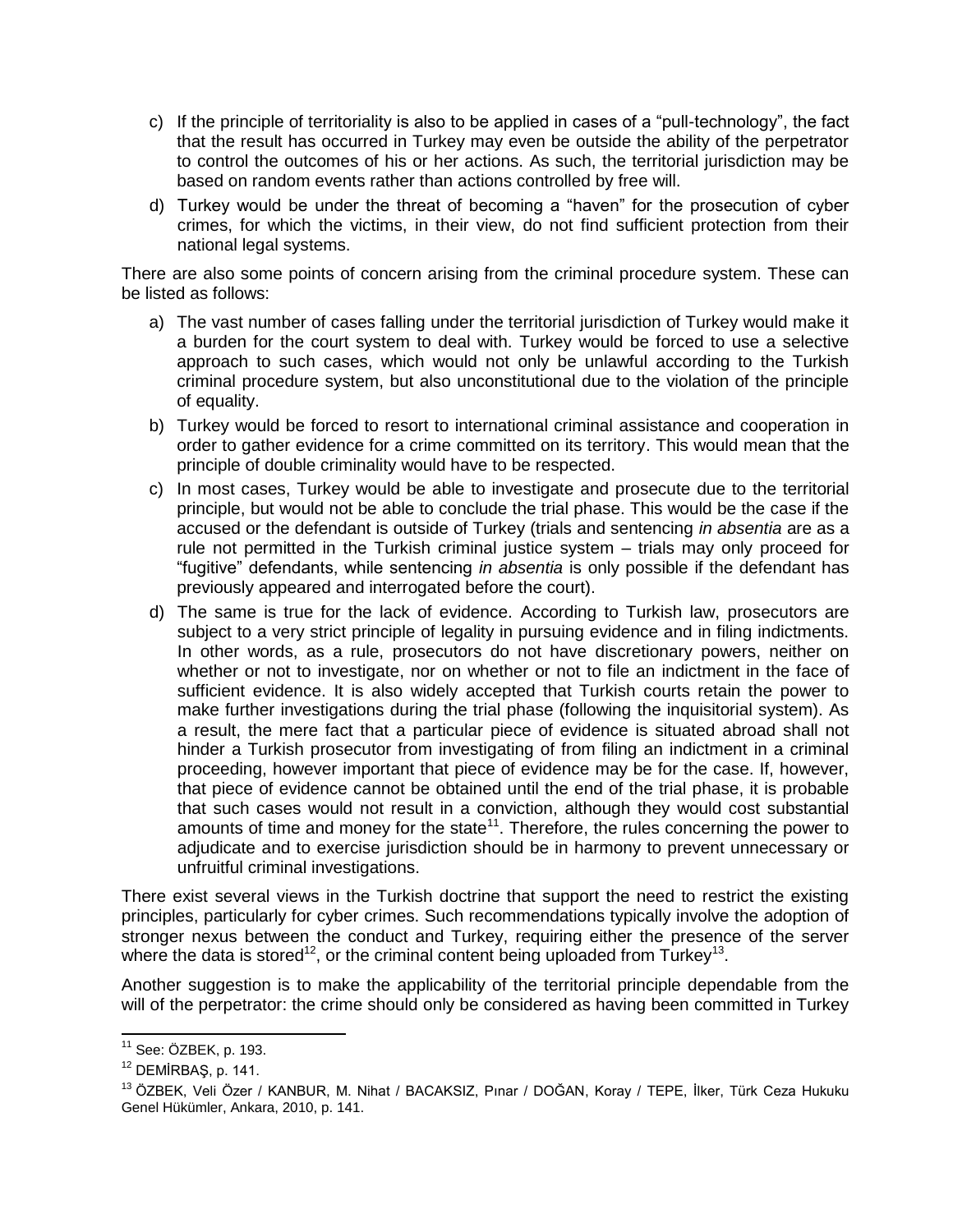if the perpetrator aimed for a result to appear specifically on Turkish territory<sup>14</sup>.

Additionally, the principle of ubiquity is criticised for being out-dated<sup>15</sup>. However, there are also differing opinions that support a wide definition of territoriality, whilst agreeing that some jurisdictional problems might arise<sup>16</sup>.

It is indeed necessary to adopt a jurisdictional principle that would affect the restriction of the territorial principle for cyber crimes. However, the fact that cyber crimes are a major cause for problems arising from a positive conflict of jurisdictions only indicates that the real problem is caused by an excessive definition of territorial jurisdiction. As such, any solution based on restricting the jurisdiction solely for cyber crimes would be palliative in nature. A thorough international system to avoid or overcome conflicts of jurisdiction would be more favourable. This could be in the form of an international convention, setting standards for territoriality stricter than existing international instruments. This system could also include a simple conflict-solving mechanism, such as a permanent body with the sole purpose of arbitrating conflicts of jurisdiction. The authority of this body may also be limited to some types of criminal conduct, such as cyber crimes, but it would be more advisable not to.

In contrast, the formation of a supranational body to rule over cyber crimes is neither advisable, nor, in our opinion, possible. This would mean that an elaborate international tribunal would be founded, which would require infinite funding because of the immense quantity of cyber crimes occurring in global scale. In addition, an international regulation of the cyber space could lead to an excessive restriction of civil liberties, and could prove a futile effort: international legal instruments would be overly inefficient and would easily become obsolete in the light of the rapid development in the field of information technology.

## **(C) Substantive criminal law and sanctions**

## **Which cyber crime offences under your national criminal justice system do you consider to have a transnational dimension?**

It should be noted that in most cases, the "transnational" dimension of cyber crimes does not arise from the nature of the offenses, but rather from the typical methods of their perpetration. In that sense, they differ from truly transnational crimes, such as migrant smuggling, exportation or importation of drugs, or bribery of international public officials.

The first group of criminal offenses that are frequently committed on international networks are crimes against computer systems, such as hacking or cracking. Although a transnational element is not necessary for such conduct, it is a fact that most of these crimes are committed either using anonymising systems or proxies situated abroad in order to prevent backtracking. As such, internationalised criminal investigations may be called for. This is particularly the case for acts of cyber-terrorism.

Another group of cyber crimes that can be deemed as "transnational" may be child pornography. Although the crime itself can hardly be considered as "transnational", and can be committed on a truly national level, the modus operandi of international criminal networks and organisations specialised in this area mostly involves the use of the Internet.

As a similar group, crimes against intellectual property could be mentioned. Again, the Internet is frequently used as a modus operandi for a crime that is not necessarily committed

 <sup>14</sup> ÖZBEK, p. 194.

<sup>15</sup> ÖZBEK, p. 191.

<sup>&</sup>lt;sup>16</sup> ARTUK/GÖKCEN/YENİDÜNYA, p. 1051.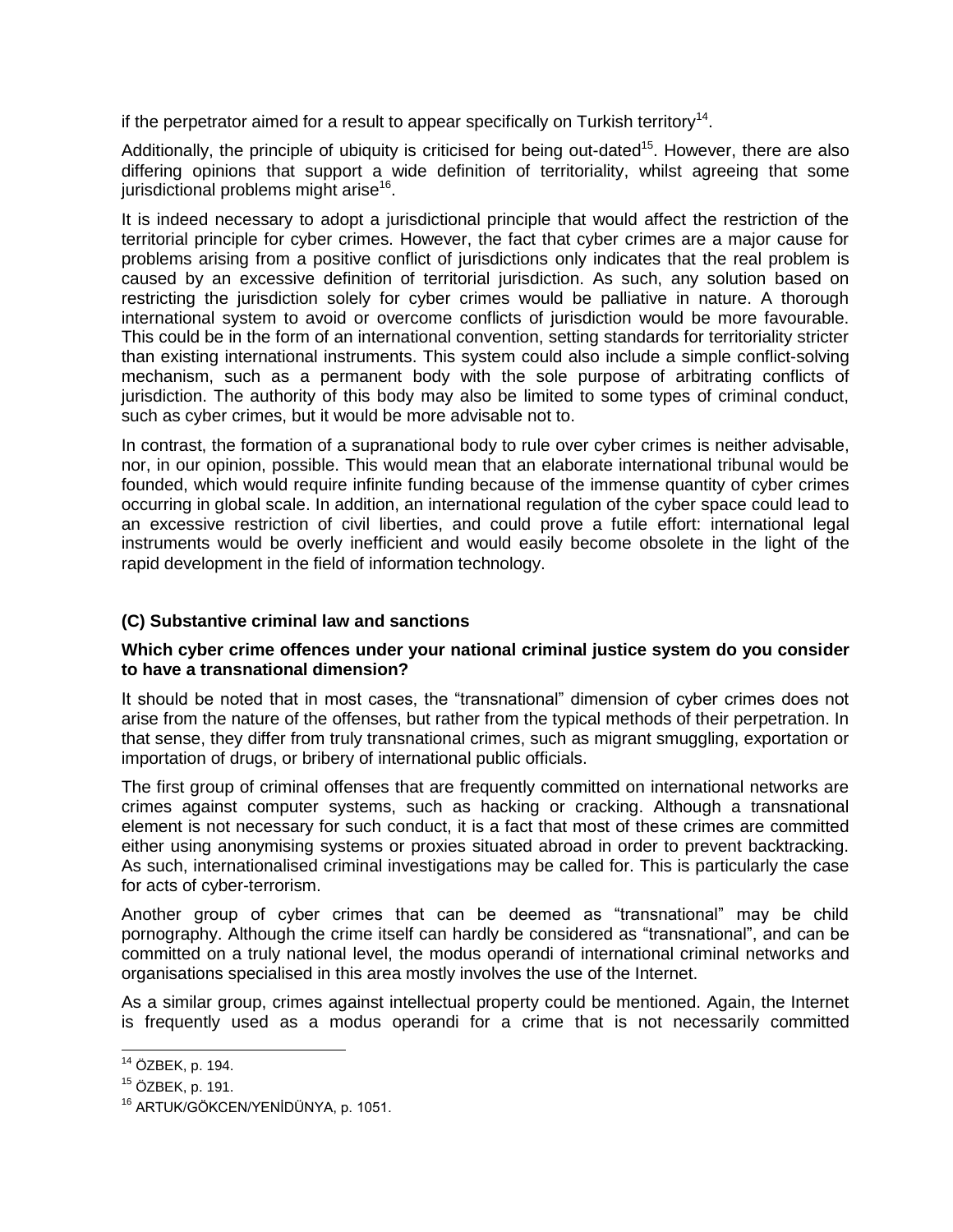transnationally.

A true transnational cyber crime under Turkish legal system is the providing of access to gambling and wagering games abroad (see the answer below).

## **To what extent do definitions of cyber crime offences contain jurisdictional elements?**

The only example of a jurisdictional element in the definition of a cyber crime is the offense of "providing access from Turkey to gambling and wagering games abroad through the Internet or through other means", as provided by the Law on the Regulation of Wagering and Games of Chance in Football Matches and Other Sports Competitions, art. 5. This crime expressly requires for the gambling or wagering to happen outside of Turkey, while the action of "providing access" to such games would have to be perpetrated from the Turkish territory.

Another specific rule regarding jurisdictional elements with relation to cyber crimes can be found under the Turkish Law of Internet, according to which the procedural measure of banning access to criminal content on the Internet may be exercised by the administrative authority of Presidency of Telecommunications, if either the host or the content are situated abroad (see  $B/1/b$ ).

## **To what extent do general part rules on commission, conspiracy or any other form of participation contain jurisdictional elements?**

There exist no specific rules on any part of participation containing jurisdictional elements. Due to the principle of accessoriness (art. 40 TCC), all actions or omissions of people participating in the crime of another are bound to the conduct of the actual perpetrator. This means that only the perpetrator committing the crime shall be taken into account when determining the *locus delicti.* In case of more than one person co-perpetrating the crime, the fact that one of them has committed the crime in whole or in part on Turkish territory would be sufficient to establish territorial jurisdiction.

In case of other forms of participation (accessorship, aiding and abetting, instigation), the crime is considered as committed in Turkey only if the actual perpetrator committed the crime in Turkey. In other words, if the actual perpetrator committed the crime abroad, territorial jurisdiction shall not be established, even if the participators realised their contributions or instigated the crime from Turkey.

Conspiracy as a form of participation does not exist under Turkish law. There is only the crime of membership in a criminal organisation, where special rules concerning aiding and abetting apply (art. 220 TCC). As such, any person becoming a member to a criminal organisation that is active in Turkey would have committed that crime in Turkey.

The majority opinion in the Turkish legal literature criticises this lack of jurisdictional elements to the rules on participation for causing gaps in criminal liability<sup>17</sup>. However, there also exists another opinion defending the current Turkish provisions, and considers them as a conscious choice of the Turkish legislator $18$ .

## **Do you consider cyber crime offences a matter that a state can regulate on its own? If so,**

 $\overline{a}$ <sup>17</sup> ARTUK/GÖKCEN/YENİDÜNYA, p. 1050.

 $^{18}$  ÖZGENÇ, İzzet, Türk Ceza Hukuku, 5 $^{\rm e}$ , Ankara, 2010, p. 770.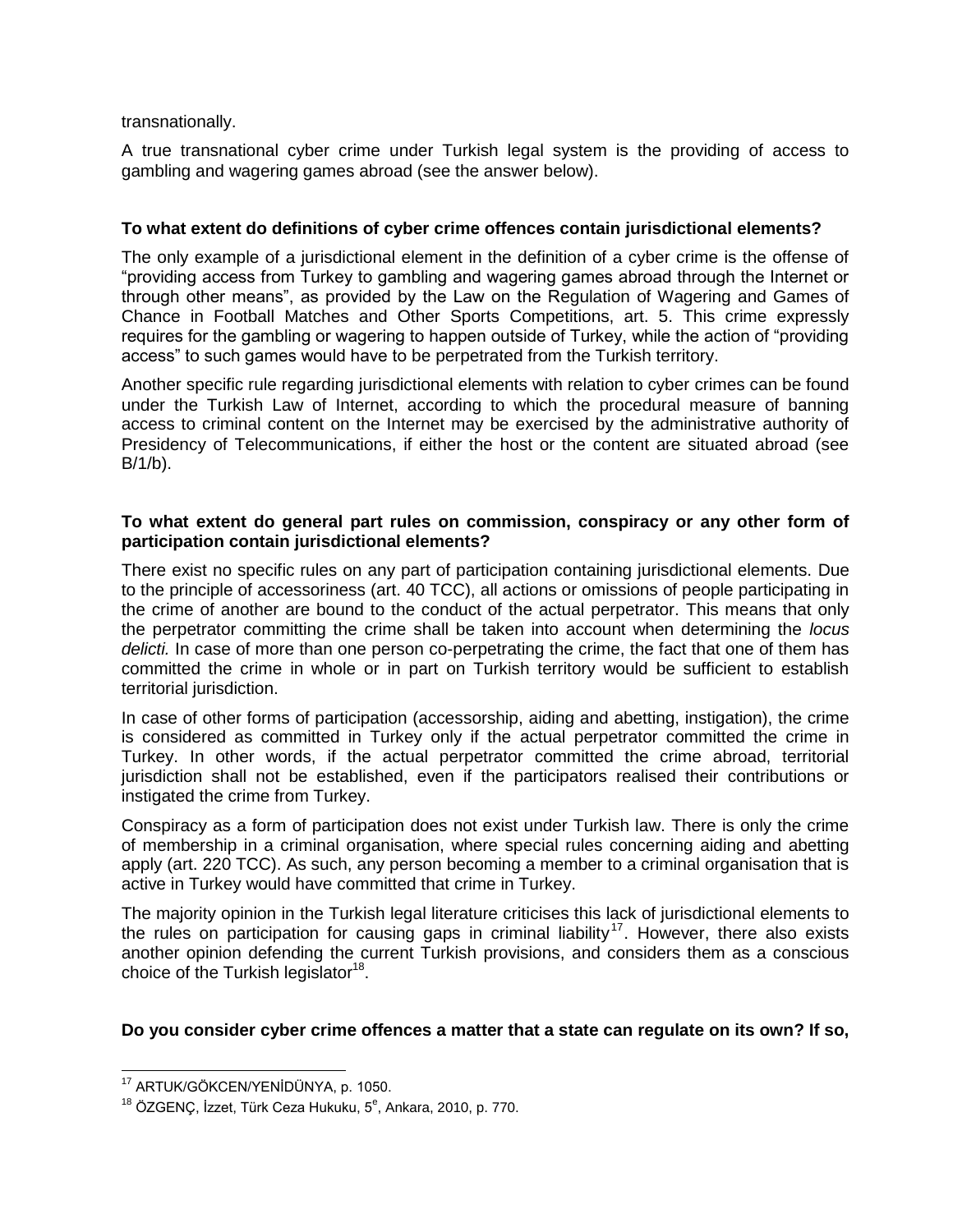#### **please state how a state may do that. If not, please state why it cannot do that.**

In order to ensure effective international judicial assistance and cooperation in criminal matters, to create the possibility to extradite cyber criminals, a harmonisation process for cyber crimes is advisable. However, an overcriminalisation or overregulation restricting human rights and civil liberties that are the essence of the activity in international digital networks should be avoided. Particularly, users should not be forced to use identity-revealing software or methods in order to prevent crime, as this would cause the suppression of legal opposition in repressive regimes. Additionally, the privacy of users should not be compromised. As an additional drawback of overcriminalisation it should be considered that any international instrument excluding some states would lead to the creation of safe havens, particularly in the field of cyber crimes. It is also not advisable to adopt international principles or provisions that would undermine procedural or constitutional guarantees, or that would cause criminal liability for the possession of data or software that can be used for legitimate purposes, or for mere preparatory acts.

As mentioned above, the process of harmonisation should not lead to the creation of a supranational body with the authority to rule over cyber crimes or applying precautionary measures such as blocking or restricting access to content found online.

#### **Does your national criminal provide for criminal responsibility for (international) corporations/ providers? Does the attribution of responsibility have any jurisdictional implications?**

According to Turkish law, legal persons cannot be "perpetrators" of crimes, but can be subject to confiscation of goods and benefits, if certain crimes have been committed intentionally by a real person to the benefit of that legal person (art. 20, 60 TCC). There are no specific rules of jurisdiction for the application of this measure. As a result, goods and benefits of legal persons situated abroad may be subject to confiscation by Turkish courts, provided that the crime has been committed in Turkey, or the jurisdiction of Turkish courts can be established on other grounds. However, Turkey can only exercise this jurisdiction for goods and benefits that are present on Turkish territory, such as accounts in banks operating under Turkish law, since it would not have the authority to enforce a confiscation order in another country.

Additionally, international hosting companies can be subject to banning orders for the content they host, under the Turkish Law of Internet. However, these orders are not considered as criminal sanctions, but rather procedural and/or administrative measures, to be ordered in cases where a sufficient level of suspicion exists pointing to the commission of crimes listed under the same article<sup>19</sup>.

## **(D) Cooperation in criminal matters**

#### **(1) To what extent do specificities of information technology change the nature of mutual assistance?**

#### **A. General Information**

 $\overline{a}$ 

<sup>&</sup>lt;sup>19</sup> This list includes the following crimes: Incitement to suicide, sexual harassment of children, facilitating the abuse of narcotic drugs, providing material dangerous to public health, obscenity / pornography, providing place or means for gambling, and crimes against the memory of Atatürk.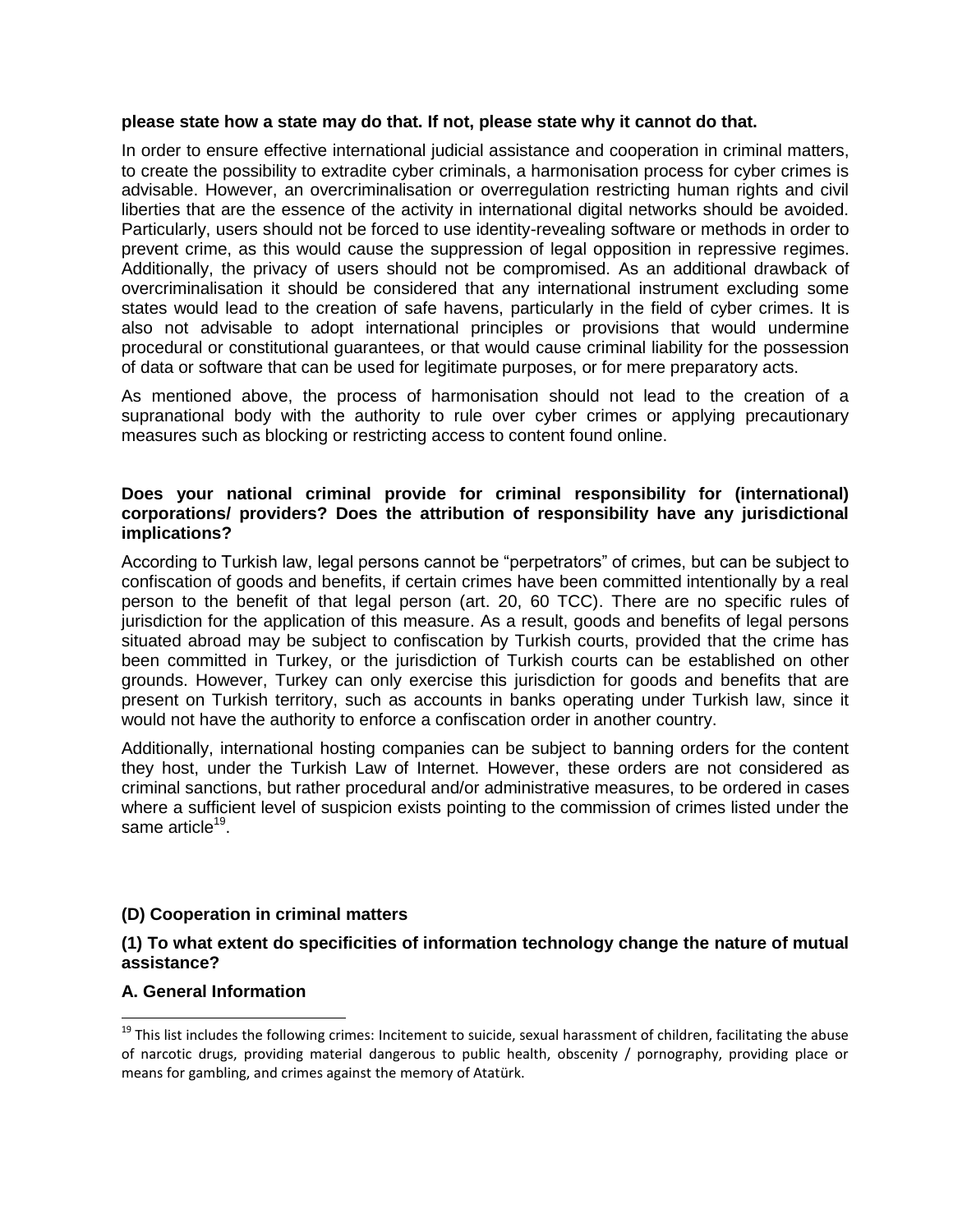Classical methods of legal cooperation fall short of the needs in fighting cyber crimes for the following reasons:

- a) Cyber criminality is a new phenomenon, the modus operandi of cyber criminals is very diverse, and new modalities of commission of cyber crimes appear every day. As a result, law enforcement officials involved in the fight against cybercrime need to possess very deep technical knowledge. Hence, they need to be trained, and their knowledge needs to be updated constantly. As a result, units involved in legal cooperation also need to have the requisite technical and technological knowledge in order to be able to appropriately deal with assistance requests.
- b) The definition of both the concept of "cyber crime", and the different types of cyber crimes in not uniform in comparative law. This is a problem since inconsistencies between the substantive criminal law of different states pose an obstacle to legal cooperation. Furthermore, the "double criminality" requirement embodied in international cooperation (and extradition) treaties is also a challenge. Hence, it is important to harmonize, as far as possible, both substantive and procedural rules concerning cybercrime.
- c) In addition, the fight against cybercrime, to make any sense, needs to be a global one, otherwise cybercriminals will easily find save havens from where to operate. Having 99 % of the international community cooperating is not sufficient since the lack of effort by the remaining 1 % may suffice to destroy the combined efforts of the rest.
- d) In order to determine the applicable rules, it is important to assess the *locus commissi delicti*. In cyber crimes, this is one of the more contentious issues.
- e) The spatial distance between the perpetrator and the victim is an element that might be found in other types of crimes as well, however, when it comes to cyber crime, this is the characteristic feature. The borderless nature of cyber crimes results in many states being involved. This leads to the well-known tension between the needs of criminal prosecution which demand the collection of all relevant evidence, wherever they may be found, and the classic requirement of international law based on the principle of sovereign equality of states, which demands that the "jurisdiction to enforce"<sup>20</sup> not be applied in the territory of another state absent the consent of the local government<sup>21</sup>.

As a result, international legal cooperation is more important than ever in cyber crimes.

f) Classical methods of cooperation demand the requesting and requested party to undergo lengthy administrative proceedings, and involve considerable paperwork. This takes time. Unfortunately, digital data may be irrecoverably lost within a very short period of time. Hence, international cooperation needs to work very fast.

#### **B. Specific Problems**

 $\overline{\phantom{a}}$ 

In practice, an often-encountered situation is where the host is outside national territory, and the content provider and/or victim is within national territory. In this case, the crime is deemed to have been committed in Turkey (TPC Art. 8). However, international legal cooperation has to be requested for the gathering of evidence abroad in respect of a crime committed in Turkey. In

 $^{20}$  As opposed to the "jurisdiction to prescribe", which is limitless.

<sup>&</sup>lt;sup>21</sup> James Crawford. *Brownlie's Principles of Public International Law* (8th ed., Oxford: Oxford University Press, 2012), s.479; Malcolm N. Shaw. *International Law* (6th ed., New York: Cambridge University Press, 2008) s.645-6; Martin Dixon. *Textbook on International Law* (6th ed., Oxford: Oxford University Press, 2007), s.113..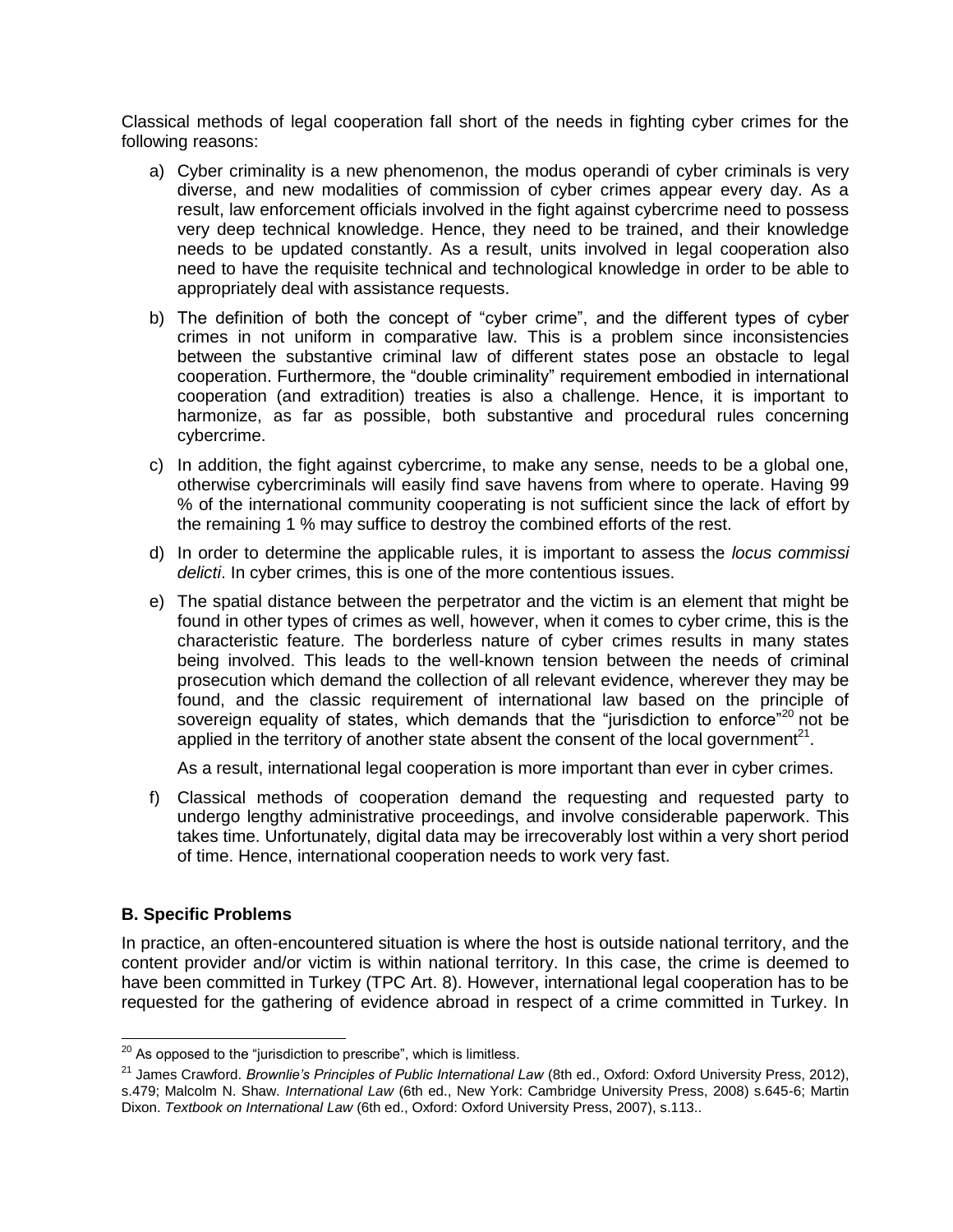particular, in crimes committed through the use of social webs or web 2.0 applications of firms such as Google, Yahoo or Facebook, even if they have a representative or an office in Turkey, IP information has to be obtained from abroad. In this case, the fact that service providers located abroad are not obliged to comply with requests emanating from Turkish administrative and judicial authorities decreases the effectiveness of the national investigation considering that legal cooperation is subject to certain conditions (eg., double criminality) and that it takes some time. Even so, such conditions are necessary, since in their absence it would be possible to circumvent the guarantees afforded by national law.

Another major stumbling block before requests made by Turkey is the issue of protection of personal data. Many states were unwilling to cooperate with Turkey because of the lack of a legislative framework on the protection of personal data. Through a referendum held on 12/09/2010, a new paragraph has been added to Art. 20 of the Turkish Constitution entitled 'secrecy of private life':

Everyone has the right to request the protection of his/her personal data. This right includes being informed of, having access to and requesting the correction and deletion of his/her personal data and to be informed whether these are used in consistency with envisaged objectives. Personal data can be processed only in cases envisaged by law or by the person's own consent. The principles and procedures regarding the protection of personal data are laid down in law.

Hence, a law enacted by the Parliament is required to give 'flesh and bone' to this abstract constitutional guarantee. The 2012 Progress Report on Turkey by the  $EU^{22}$  has also highlighted the problem (p. 74):

With regard to respect for private and family life and, in particular, the right to *protection of personal data,* Turkey needs to align its legislation with the data protection *acquis* and set up a fully independent data protection supervisory authority. Turkey also needs to ratify both the CoE Convention for the protection of individuals with regard to automatic processing of personal data (CETS No 108) and the additional protocol to it on supervisory authorities and trans-border data flow (CETS No 181). The absence of data protection legislation hampers operational cooperation between police and judicial authorities and on counter-terrorism.

Articles 135 et seq. of the TPC penalize the unlawful use (obtaining, recording, diffusion, nondeletion) of personal data. However, there is no law explaining the conditions under which such acts are lawful. A memo prepared by the Ministry of Justice and found on the website of the Parliament<sup>23</sup> identifies, *inter alia*, the following problems caused by the lack of a law on the protection of personal data:

- It is not possible to enter into an operation cooperation agreement with Europol.
- Existing cooperation and exchange of information and documents cannot be realized via electronic transmission lines, causing delays and failures.
- Turkey cannot benefit from the Schengen Information System and the Sirene Office (a system which allows the sharing of important data on issues such as car theft, passports, European Arrest Warrant, wanted people, unwanted foreigners, etc.)

 $\overline{a}$  $^{22}$  SWD(2012) 336 final, available at

[http://ec.europa.eu/enlargement/pdf/key\\_documents/2012/package/tr\\_rapport\\_2012\\_en.pdf](http://ec.europa.eu/enlargement/pdf/key_documents/2012/package/tr_rapport_2012_en.pdf) [last visited 03/01/2013]

<sup>&</sup>lt;sup>23</sup> "Kişisel Verilerin Korunması Kanunu Tasarısı Hakkında Bilgi Notu" [http://www.tbmm.gov.tr/arastirma\\_komisyonlari/bilisim\\_internet/docs/sunumlar/Adalet%20Bakanl%C4%B1%C4%](http://www.tbmm.gov.tr/arastirma_komisyonlari/bilisim_internet/docs/sunumlar/Adalet%20Bakanl%C4%B1%C4%9F%C4%B1%20Kanunlar%20Genel%20M%C3%BCd%C3%BCrl%C3%BC%C4%9F%C3%BC29-05-2012.pdf) [9F%C4%B1%20Kanunlar%20Genel%20M%C3%BCd%C3%BCrl%C3%BC%C4%9F%C3%BC29-05-2012.pdf](http://www.tbmm.gov.tr/arastirma_komisyonlari/bilisim_internet/docs/sunumlar/Adalet%20Bakanl%C4%B1%C4%9F%C4%B1%20Kanunlar%20Genel%20M%C3%BCd%C3%BCrl%C3%BC%C4%9F%C3%BC29-05-2012.pdf) [last visited 02/01/2013]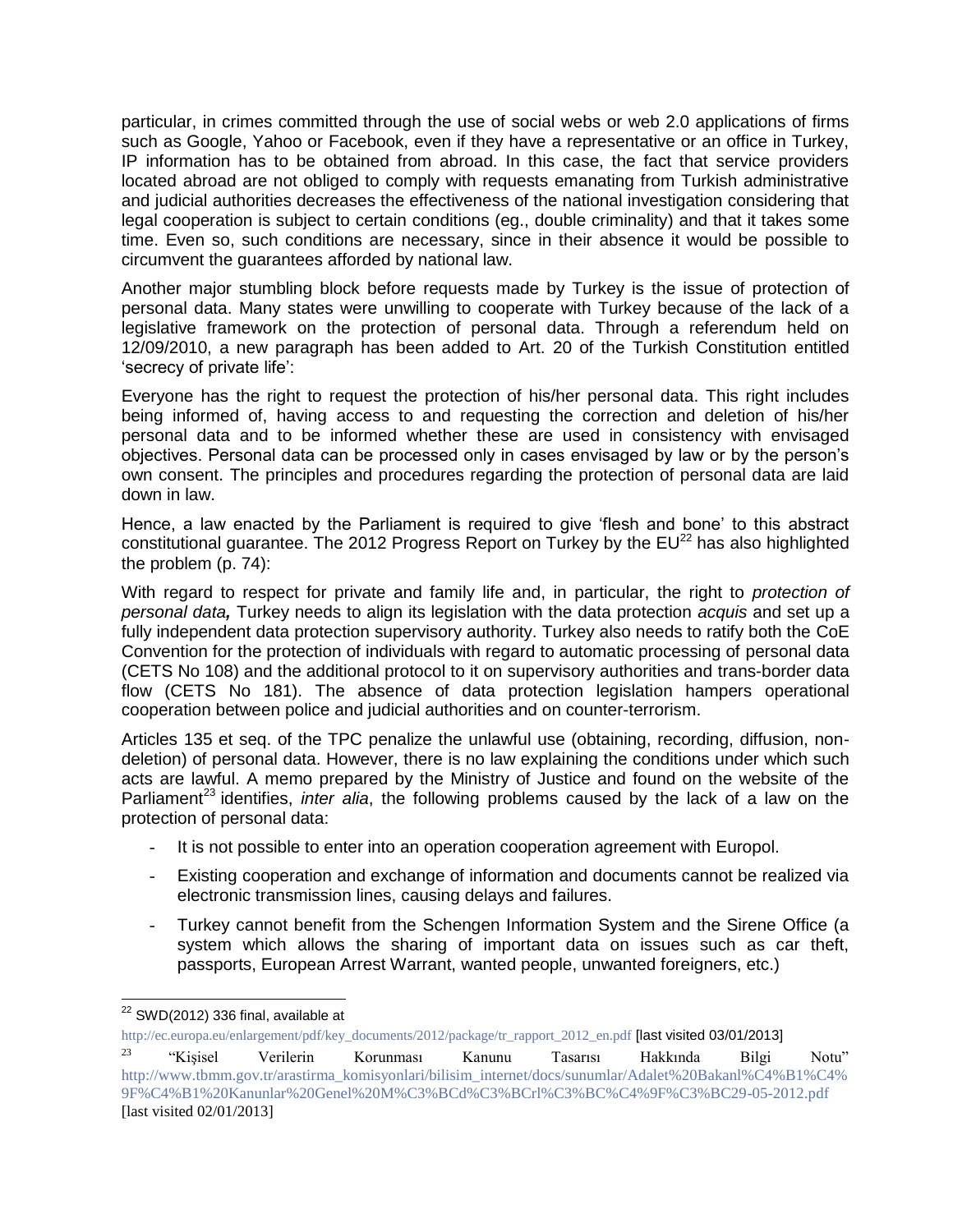- Security cooperation agreements cannot be made with certain states (France and Belgium)
- The Ministry of Foreign Affairs encounters difficulties and hesitations in the sharing of information with foreign States on issues such as military service, identity, nationality. Such data cannot be obtained from foreign States.
- Operational cooperation is not possible with EUROJUST with regard to transnational organized crimes.
- In the field of the judiciary, difficulties are encountered in extradition and the sharing of information and documents.
- All in all, the memo states that Turkey is qualified as an "unreliable State" with regard to data protection.

Turkey has been working on a specific law dealing with the issue since 1989, and various drafts have been prepared. A new Commission has been established in 2004, and the Draft prepared by the Ministry of Justice has been sent to the Office of the Prime Minister on 28/07/2006. This Office has submitted the Draft to the Parliament on 22/04/2008. The Draft could not be adopted by the Parliament before the general elections and became null and void by virtue of Art. 77 of the Internal Regulation of the Parliament. The Ministry of Justice informed on 15/09/2011 the Office of the Prime Minister in writing that it would be appropriate to renew the Draft. Hence, the Draft is now before the Office of the Prime Minister. It is reported in the media that it should be submitted to the Parliament very soon.

On the other hand, it is important to note the unanimous finding of violation of Art. 10 (freedom of expression) of the European Convention on Human Rights by the European Court of Human Rights in *Ahmet Yildirim v Turkey* (18/12/2012). The case concerned a court decision to block access to Google Sites, which hosted an Internet site whose owner was facing criminal proceedings for insulting the memory of Atatürk. As a result of the decision, access to all other sites hosted by the service was blocked. The press release by the Registry of the Court summarizes the judgment as follows:

The Court observed that the blocking of access to the applicant's website had resulted from an order by the Denizli Criminal Court in the context of criminal proceedings against the owner of another site who was accused of insulting the memory of Atatürk. The court had initially ordered the blocking of that site alone. However, the administrative authority responsible for implementing the order (the TİB) had sought an order from the court for the blocking of all access to Google Sites, which hosted not only the offending site but also the applicant's site. The court had granted the request, finding that the only way of blocking the site in question was to bar access to Google Sites as a whole.

Although neither Google Sites nor Mr Yıldırım's own site were concerned by the abovementioned proceedings, the TİB made it technically impossible to access any of those sites, in order to implement the measure ordered by the Denizli Criminal Court.

The Court accepted that this was not a blanket ban but rather a restriction on Internet access. However, the limited effect of the restriction did not lessen its significance, particularly as the Internet had now become one of the principal means of exercising the right to freedom of expression and information. The measure in question therefore amounted to interference by the public authorities with the applicant's right to freedom of expression. Such interference would breach Article 10 unless it was prescribed by law, pursued one or more legitimate aims and was necessary in a democratic society to achieve such aims.

A rule was "foreseeable" in its application if it was formulated with sufficient precision toenable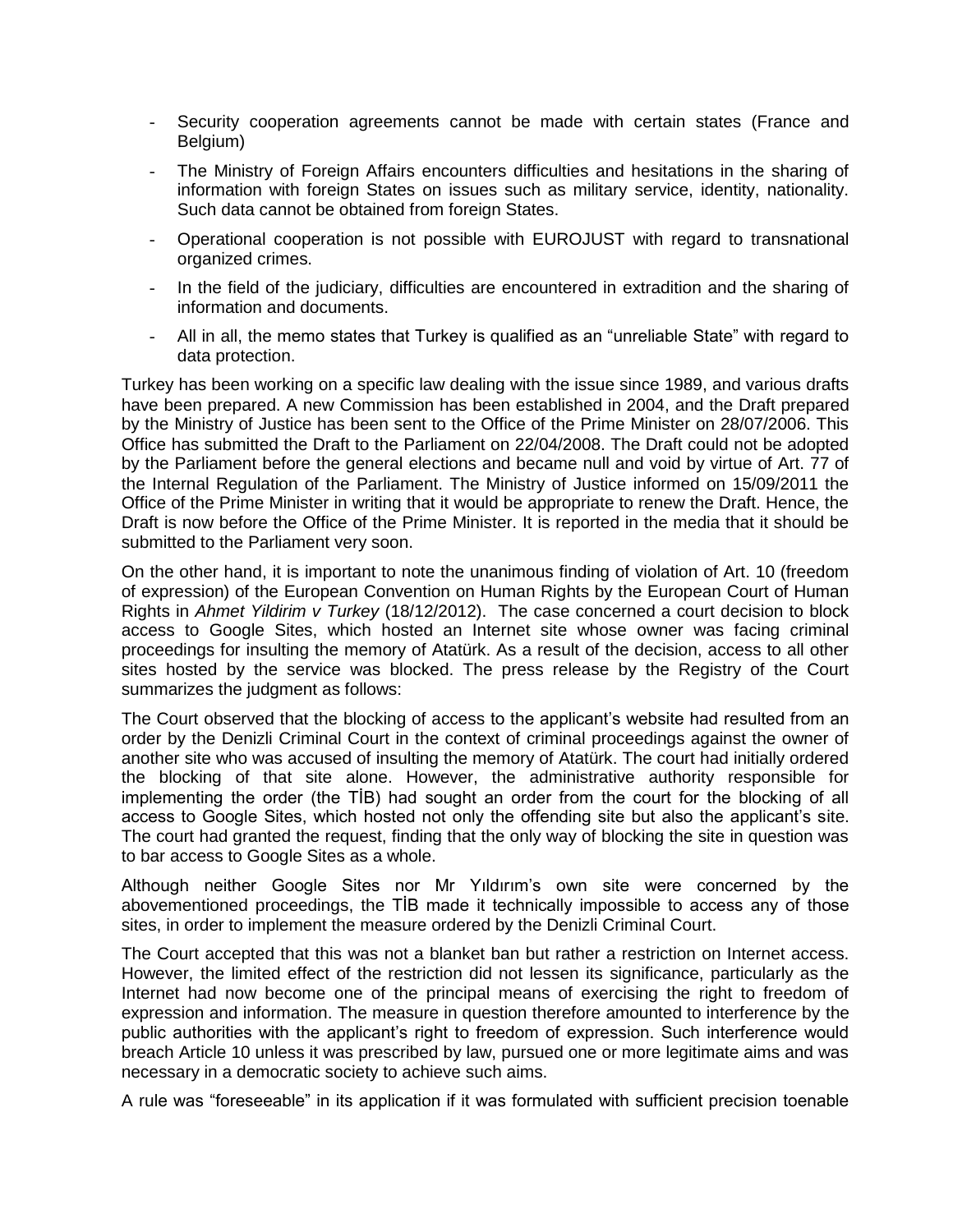individuals – if need be, with appropriate advice – to regulate their conduct.

By virtue of Law no. 5651, a court could order the blocking of access to content published on the Internet if there were sufficient reasons to suspect that the content gave rise to a criminal offence. However, neither Google Sites nor Mr Yıldırım's site were the subject of court proceedings in this case. Although the decision of 24 June 2009 had found Google Sites to be responsible for the site it hosted, no provision was made in Law no. 5651 for the wholesale blocking of access as had been ordered by the court.

Nor did the law authorise the blocking of an entire Internet domain such as Google Sites.

Moreover, there was no evidence that Google Sites had been informed that it was hosting content held to be illegal, or that it had refused to comply with an interim measure concerning a site that was the subject of pending criminal proceedings. The Court observed that the law had conferred extensive powers on an administrative body, the TİB, in the implementation of a blocking order originally issued in relation to a specified site. The facts of the case showed that the TİB had had little trouble requesting the extension of the initially limited scope of the blocking order.

The Court reiterated that a restriction on access to a source of information was only compatible with the Convention if a strict legal framework was in place regulating the scope of a ban and affording the guarantee of judicial review to prevent possible abuses.

However, when the Denizli Criminal Court had decided to block all access to Google Sites, it had simply referred to an opinion from the TİB without ascertaining whether a less far-reaching measure could have been taken to block access specifically to the site in question. The Court further observed that there was no indication that the Criminal Court had made any attempt to weigh up the various interests at stake, in particular by assessing whether it had been necessary to block all access to Google Sites. In the Court's view, this shortcoming was a consequence of the domestic law, which did not lay down any obligation for the courts to examine whether the wholesale blocking of Google Sites was justified. The courts should have had regard to the fact that such a measure would render large amounts of information inaccessible, thus directly affecting the rights of Internet users and having a significant collateral effect.

The interference resulting from the application of section 8 of Law no. 5651 had thus failed to meet the foreseeability requirement under the Convention and had not afforded the applicant the degree of protection to which he was entitled by the rule of law in a democratic society. The Court also pointed out that Article 10 § 1 of the Convention stated that the right to freedom of expression applied "regardless of frontiers".

The effects of the measure in question had therefore been arbitrary and the judicial review of the blocking of access had been insufficient to prevent abuses. There had therefore been a violation of Article 10 of the Convention.

#### **(2)(a) Does your country provide for the interception of (wireless) telecommunication? Under which conditions?**

The issue is regulated by Articles 135 et seq. of the Criminal Procedure Code (CPC). Detection (location), monitoring (listening) and recording of communications is subjected to very strict rules. The provisions in question cover any form of communication, thus also comprising electronic means of communication. However, the wording of the relevant provisions and the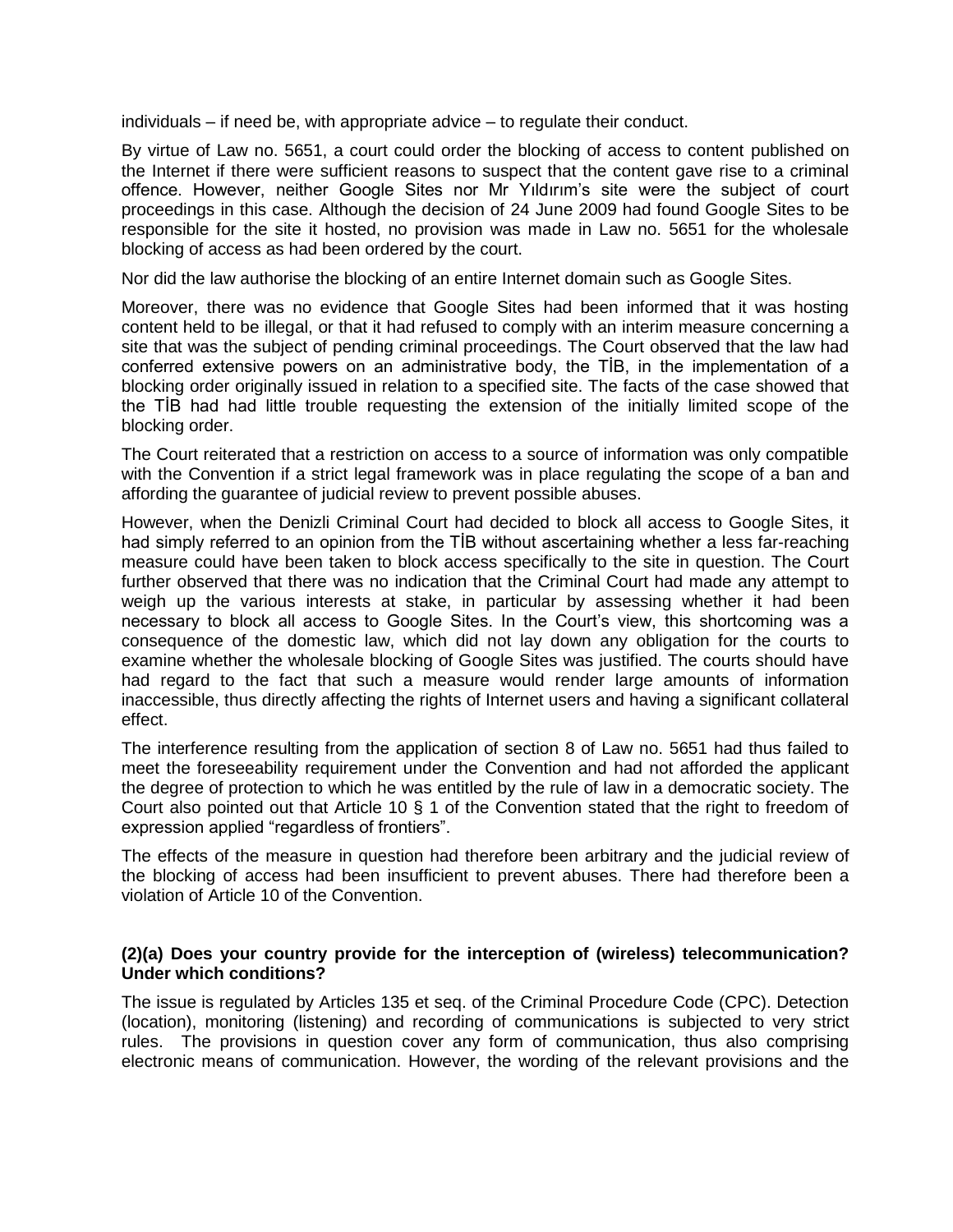regulation which specifies the details of the implementation of these measures<sup>24</sup> seem to take as reference audio communication (namely, telephones) alone. There is no specific provision in the Regulation concerning electronic communication, and the various provisions refer to the 'listening' of communications.

Under Art. 135 (1) CPC:

- There must be strong grounds of suspicion.
- There must be no other means of collecting evidence.
- A warrant issued by the judge or, where a delay is detrimental, the decision of the public prosecutor is necessary. In the latter case, the public prosecutor shall immediately submit his decision to the judge for approval and the judge shall decide on this matter within twenty four hours, at the latest. Upon expiry of this period or if the judge denies approval, such measure shall be lifted by the public prosecutor immediately.

Further conditions:

- The suspect's communication with persons who are entitled to refrain from acting as a witness shall not be recorded. If such a situation is understood after the recording, the recorded material shall be destroyed immediately (Art. 135 (2) CPC).
- The maximum duration of the measure is three months, however this period can be extended one more time. For crimes committed within the activities of a criminal organization, the judge may decide to extend the duration as many times as necessary, each time for no longer than one month. Hence, in this latter case, there is, in fact, no statutory limitation concerning the maximum duration of the measure (Art. 135 (3) CPC).
- This measure may only be applied with regard to certain crimes (Art. 135 (6) CPC):

1. Migrant smuggling and trafficking in human beings (Articles 79 and 80 of the Turkish Penal Code – hereinafter 'TPC'),

- 2. Intentional killing (Arts. 81-3 TPC),
- 3. Torture (Arts. 94-5 TPC),
- 4. Rape (Art. 102 TPC),
- 5. Sexual abuse of children (Art. 193 TPC),
- 6. Manufacturing and trafficking of drugs and stimulants (Art. 188 TPC),
- 7. Counterfeiting of money (Art. 197 TPC),

8. Founding an organization with the aim of committing criminal offences (Art. 220 TPC, with the exception of paragraphs 2, 7 and 8),

- 9. Prostitution (Art. 227 (3) TPC),
- 10. Corruption in tenders (Art. 235 TPC),
- 11. Bribery (Art. 252 TPC),

- 12. Laundering of assets deriving from crime (Art.282 TPC),
- 13. Armed criminal organization (Art. 314 TPC) or supplying such organizations with weapon

<sup>&</sup>lt;sup>24</sup> 'Regulation on Procedures and Rules on the Detection, Listening, Evaluation of Signal Information and Recording of Telecommunication, and the Establishment, Duties and Powers of the Telecommunications Directorate' (published in the Official Journal no. 25989 of 10/11/2005).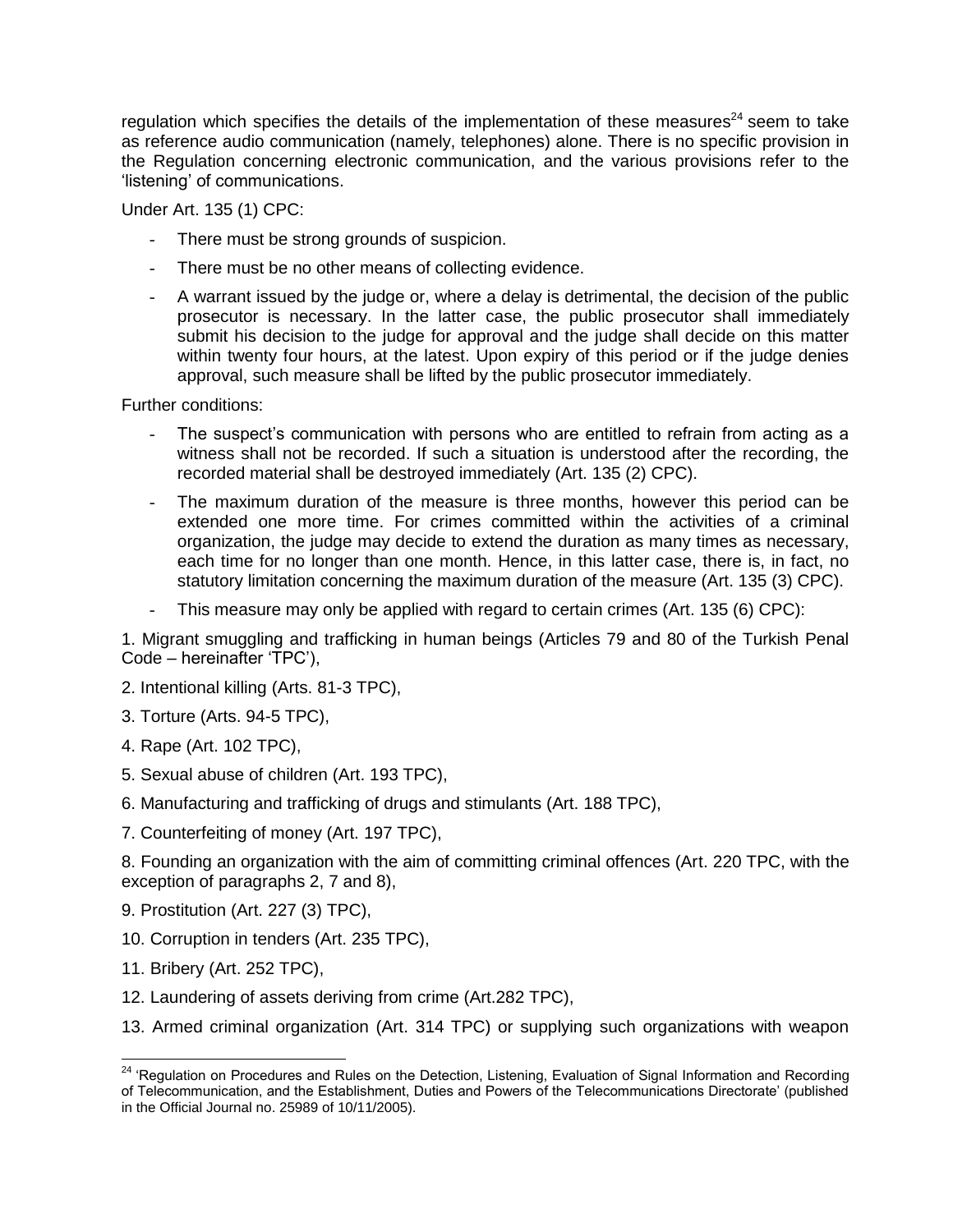(Art. 315 TPC),

14. Crimes against state secrets and espionage (Arts. 328-31, 333-7 TPC),

15. Gun smuggling, as defined in the Law on Fireguns and Knifes and other Tools (Art. 12 of this Act),

16. the crime of embezzlement defined in Arts. 22 (3) and (4) of the Banks Law,

17. the crimes defined in the Law on Combatting Smuggling which require imprisonment,

18. the crimes defined in Arts. 68 and 74 of the Law on Protection of Cultural and Natural Assets.

As can be seen, the crimes in the field of informatics embodied in the TPC (Arts. 243-5) are not covered by the catalogue. In addition, many classic crimes that can be committed through the use of information systems are also not covered.

In addition, Law no. 5809 on Electronic Communication<sup>25</sup> should be mentioned. The purpose of this Law is to establish effective competition in the sector of electronic communication through regulation and control, to protect the rights of the consumers, to extend services nationwide, to use resources effectively and productively, to promote technological developments and new investments in the field of communication network and service, and to lay down the procedures and principles concerning these issues (Art. 1). As such, this is not a law concerning criminal matters. There are no provisions on procedural criminal law, including international cooperation, although the law does include certain substantive criminal law provisions (Art. 63) punishing acts such as unlawfully providing service, or establishing or running facilities, in the field of electronic communication service. The Law also provides for the establishment of a special unit, the Institution on Information Technologies and Communication, entrusted with various duties in the field of electronic communication (Art. 6).

## **(b) To what extent is it relevant that a provider or a satellite may be located outside the borders of the country?**

As far as the application of the rules on interception of telecommunications is concerned, it makes no difference. With regard to telephone tapping, what matters is for the suspect/defendant whose communications will be intercepted to be found in Turkish territory.

However, Turkish law does not provide for a rule allowing searches through remote access to the platform where the data is stored.

With regard to interception of the transfer of data, this is only possible through access providers located in Turkey. However, in practice, there is no infrastructure to support the monitoring and recording via access providers of electronic communication on the Internet. In practice, only IP addresses are retrieved. As for e-mail address information, firms such as Yahoo and Gmail are contacted in order to convince them to hand over the requested data, as a result of which computers can be seized in order to analysed the data they contain.

## **(c) Does your national law provide for mutual legal assistance concerning interception of telecommunication? Did your country conclude international conventions on it?**

The Turkish legislator has not opted for enacting a general law regulating different aspects of legal co-operation. Similarly, there is no specific rule on legal assistance concerning the

 $^{25}$  Published in the Official Journal of 10/11/2008.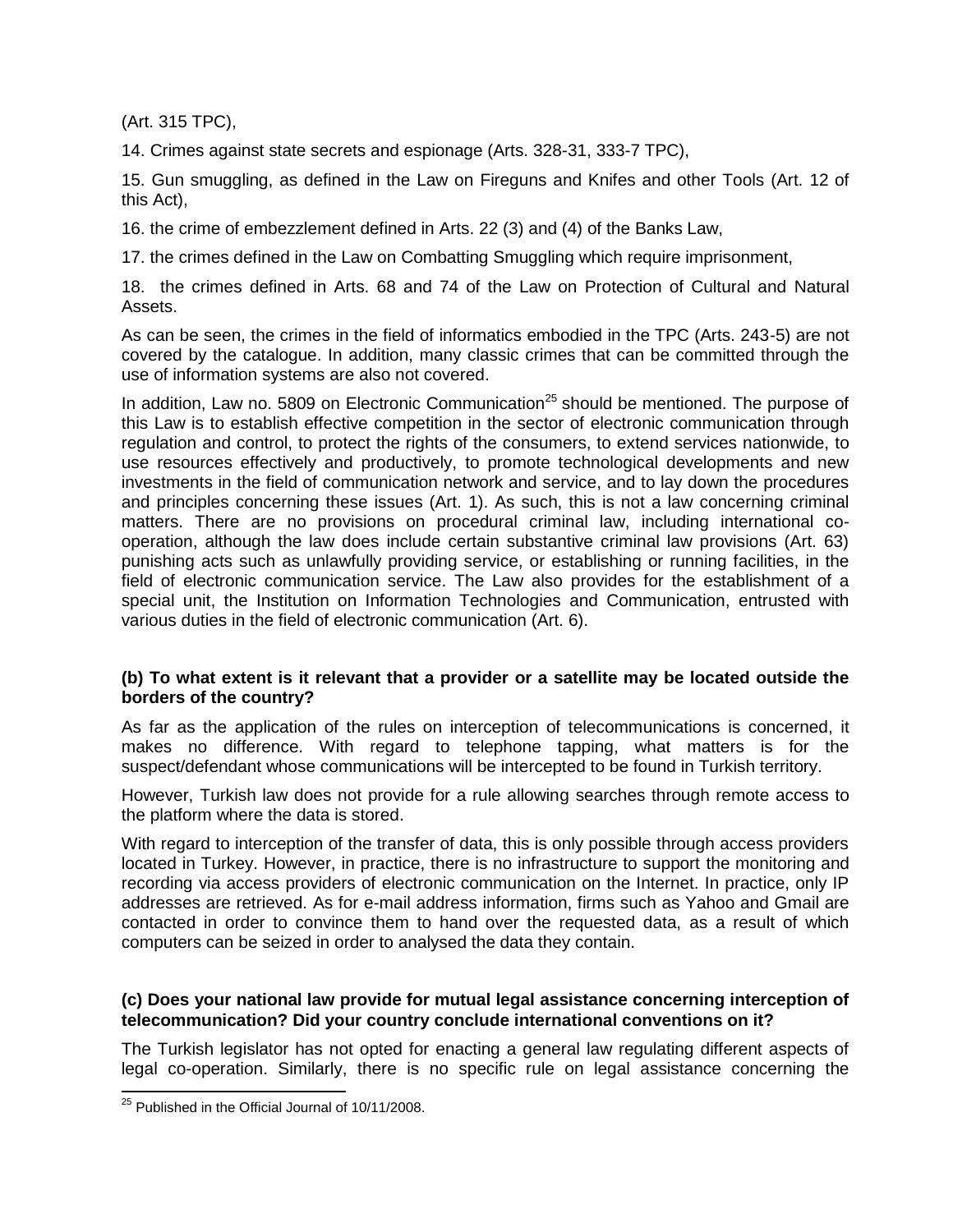particular issue of interception of telecommunications. Therefore, there is no generally applicable framework, and the specific rules regarding different types of co-operation are to be found in either multilateral or bilateral treaties to which Turkey is a party. When there is legal cooperation in criminal matters, the national law of the requested State shall apply. Hence, if the interception of telecommunications is possible under Turkish law, this measure might be applied within the framework of the general rules on legal cooperation. In that sense, the fact that Turkey is not a party to international conventions on the matter is not necessarily an impediment. However, see the answers below with regard to the inadequacy of Turkish law and practice as regards the interception of electronic communications.

In practice, international legal cooperation in criminal matters is a matter entrusted with the Law no. 2992 (dated 1984) to the Directorate-General of International Law and Foreign Affairs, a governmental department within the Ministry of Justice. The Directorate receives requests for legal cooperation and directs them to the relevant authority. This task is fulfilled in accordance with the bilateral and multilateral international treaties to which Turkey is a party. In the absence of an applicable treaty provision, the Directorate acts according to international customary rules and the principle of reciprocity. In practice, requests are usually executed in the framework of the 1959 [European Convention on Mutual Assistance in Criminal Matters.](http://conventions.coe.int/Treaty/Commun/QueVoulezVous.asp?NT=030&CM=7&DF=28/04/2010&CL=ENG)

Under Turkish law, when it comes to international legal co-operation, international treaties have even more importance when compared to many other states. This is because of Art. 90/*in fine*  of our Constitution which reads: (as amended on 22 May 2004) '*International agreements duly put into effect bear the force of law. No appeal to the Constitutional Court shall be made with regard to these agreements, on the grounds that they are unconstitutional. In the case of a conflict between international agreements in the area of fundamental rights and freedoms duly put into effect and the domestic laws due to differences in provisions on the same matter, the provisions of international agreements shall prevail*'.

Hence, once an international treaty has been ratified by Turkey, it directly becomes part of its national law. Furthermore, international agreements in the area of fundamental rights and freedoms shall prevail over national laws (however, they still rank below the Constitution). So, in case of conflict between a law enacted by the Parliament, and a treaty rule, the national courts must apply the rule embodied in the int'l. treaty. If treaties regulating international co-operation in criminal matters are to be accepted to belong to the corpus of human rights law, they would be superior in rank to our national statutes in the hierarchy of norms. This particular issue has only been discussed in a single textbook, where it is argued, drawing from German academic writings, that treaties regarding international legal co-operation do not belong to the category of human rights treaties. If this view is to be adopted, according to the largely prevailing understanding in Turkish academic writings and practice on the status (and rank) of international treaties not in the field of fundamental rights and freedoms, they rank equal with national law. Therefore, bilateral and multilateral treaties in matters of legal co-operation would not automatically supersede or prevail over national statutes. In case of conflict, national authorities would have to determine the applicable rule by relying on the general principles governing the relationship between rules of the same rank. Thus, a subsequent rule will supersede the previous one (*lex posteriori derogat priori*), and a special law will prevail over a general one (*lex specialis derogat generali*).

Turkey is a party to a variety of international treaties regarding co-operation in criminal matters. There are also several treaties that have been signed, but not yet ratified by Turkey. The distinction is vital because signature does not suffice to be bound by the terms of the treaty. Under the Turkish constitutional system, in principle, ratification (antlaşmanın onaylanması) is the act that makes the treaty legally binding. So, ratification is the process whereby a state finally confirms its intention to be bound by a treaty that it has previously signed.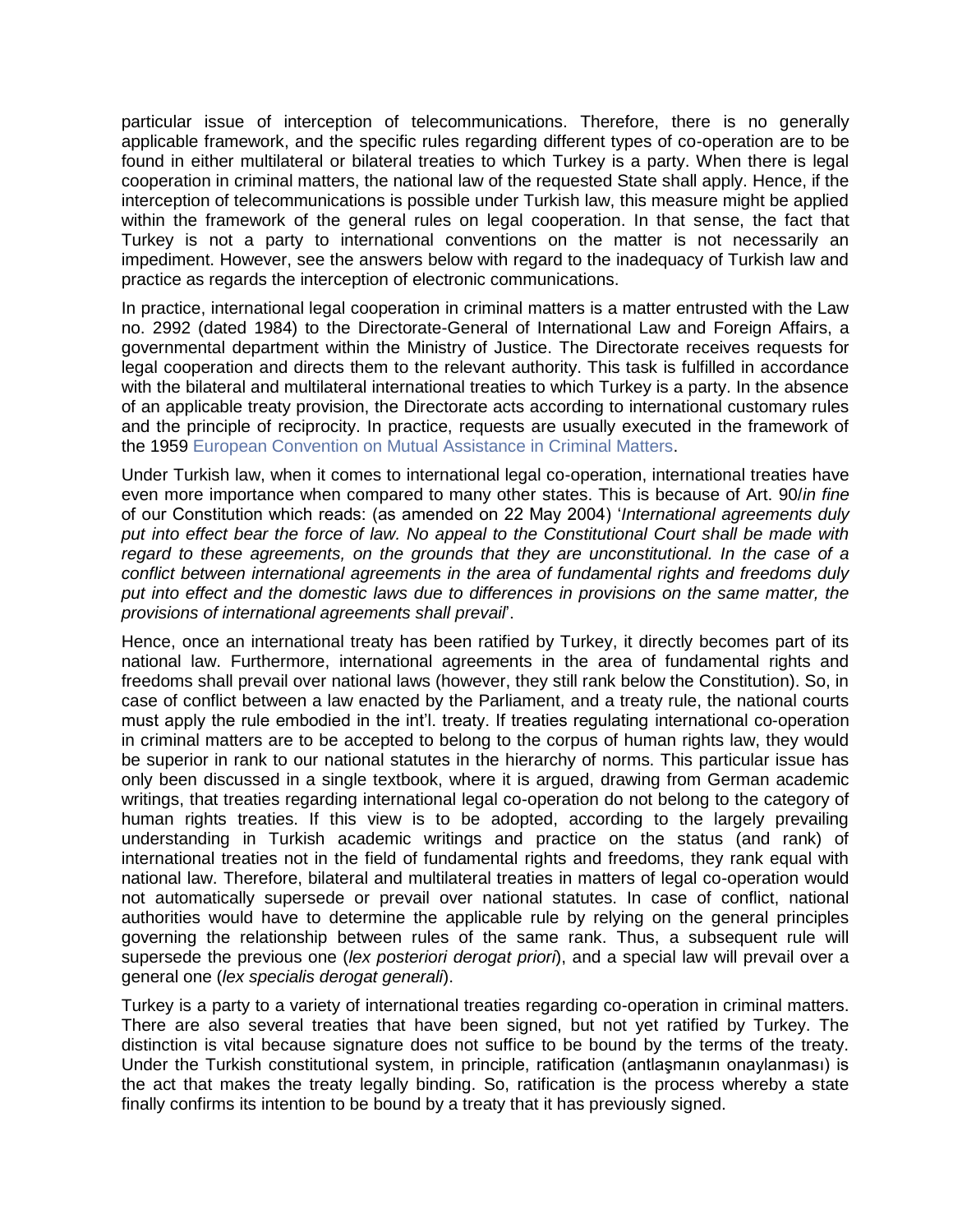Having said that, international treaties signed or ratified by Turkey in the area of legal cooperation in criminal matters are the following (the first date indicates the date of entry into force at the int'l. level of the treaty, the second date indicates the date of ratification by Turkey. Only treaties that have entered into force (at the int'l. level) have been included).

- [European Convention on Extradition](http://conventions.coe.int/Treaty/Commun/QueVoulezVous.asp?NT=024&CM=7&DF=28/04/2010&CL=ENG)<sup>26</sup> (18/4/1960; 18/4/1960)
- [European Convention on Mutual Assistance in Criminal Matters](http://conventions.coe.int/Treaty/Commun/QueVoulezVous.asp?NT=030&CM=7&DF=28/04/2010&CL=ENG)<sup>27</sup> (12/6/1962; 22/9/1969)
- [European Convention on the Transfer of Proceedings in Criminal Matters](http://conventions.coe.int/Treaty/Commun/QueVoulezVous.asp?NT=073&CM=7&DF=28/04/2010&CL=ENG) (30/3/1978, 28/1/1979)
- [European Convention on the International Validity of Criminal Judgments](http://conventions.coe.int/Treaty/Commun/QueVoulezVous.asp?NT=070&CM=7&DF=28/04/2010&CL=ENG) (26/7/1974, 28/1/1979)
- [European Convention on the Supervision of Conditionally Sentenced or Conditionally](http://conventions.coe.int/Treaty/Commun/QueVoulezVous.asp?NT=051&CM=7&DF=28/04/2010&CL=ENG)  [Released Offenders](http://conventions.coe.int/Treaty/Commun/QueVoulezVous.asp?NT=051&CM=7&DF=28/04/2010&CL=ENG) (22/8/1975, signed but not ratified)
- [European Convention on the Punishment of Road Traffic Offences](http://conventions.coe.int/Treaty/Commun/QueVoulezVous.asp?NT=052&CM=7&DF=28/04/2010&CL=ENG) (18/7/1972, signed but not ratified)
- [European Convention on the Suppression of Terrorism](http://conventions.coe.int/Treaty/Commun/QueVoulezVous.asp?NT=090&CM=7&DF=29/04/2010&CL=ENG) (4/8/1978; 20/8/1981)
- Additional Protocol to the European Convention on Information on Foreign [Law](http://conventions.coe.int/Treaty/Commun/QueVoulezVous.asp?NT=097&CM=7&DF=29/04/2010&CL=ENG) (31/8/1979, 2/3/2005)
- [Second Additional Protocol to the European Convention on Extradition](http://conventions.coe.int/Treaty/Commun/QueVoulezVous.asp?NT=098&CM=7&DF=29/04/2010&CL=ENG) (5/6/1983, 8/10/1992)
- Additional Protocol to the European Convention on Mutual Assistance in Criminal [Matters](http://conventions.coe.int/Treaty/Commun/QueVoulezVous.asp?NT=099&CM=7&DF=29/04/2010&CL=ENG) (12/4/1982, 27/6/1990)
- European Convention on the Control of the Acquisition and Possession of Firearms by [Individuals](http://conventions.coe.int/Treaty/Commun/QueVoulezVous.asp?NT=101&CM=7&DF=29/04/2010&CL=ENG) (signed but not ratified)
- [Convention on the Transfer of Sentenced Persons](http://conventions.coe.int/Treaty/Commun/QueVoulezVous.asp?NT=112&CM=7&DF=29/04/2010&CL=ENG)<sup>28</sup> (1/7/1985, 1/1/1988)
- [European Convention on the Compensation of Victims of Violent Crimes](http://conventions.coe.int/Treaty/Commun/QueVoulezVous.asp?NT=116&CM=7&DF=29/04/2010&CL=ENG) (signed but not ratified)
- [Convention on Laundering, Search, Seizure and Confiscation of the Proceeds from](http://conventions.coe.int/Treaty/Commun/QueVoulezVous.asp?NT=141&CM=7&DF=29/04/2010&CL=ENG)  [Crime](http://conventions.coe.int/Treaty/Commun/QueVoulezVous.asp?NT=141&CM=7&DF=29/04/2010&CL=ENG) (1/9/1993, 1/2/2005)
- [Criminal Law Convention on Corruption](http://conventions.coe.int/Treaty/Commun/QueVoulezVous.asp?NT=173&CM=7&DF=29/04/2010&CL=ENG) (1/7/2002, 1/7/2004)
- [Council of Europe Convention on the Prevention of Terrorism](http://conventions.coe.int/Treaty/Commun/QueVoulezVous.asp?NT=196&CM=7&DF=29/04/2010&CL=ENG) (1/6/2007, 23/3/2012 ( (entry into force for Turkey 1.7.2012))
- [Council of Europe Convention on Action against Trafficking in Human Beings](http://conventions.coe.int/Treaty/Commun/QueVoulezVous.asp?NT=197&CM=7&DF=29/04/2010&CL=ENG) (1/2/2008, signed on 19/03/2009 but not yet ratified)
- [Council of Europe Convention on Laundering, Search, Seizure and Confiscation of the](http://conventions.coe.int/Treaty/Commun/QueVoulezVous.asp?NT=198&CM=7&DF=29/04/2010&CL=ENG)  [Proceeds from Crime and on the Financing of Terrorism](http://conventions.coe.int/Treaty/Commun/QueVoulezVous.asp?NT=198&CM=7&DF=29/04/2010&CL=ENG) (1/5/2008, signed on 28/03/2007 but not yet ratified)

 $\overline{\phantom{a}}$ <sup>26</sup> Turkey is also party to the Second Additional Protocol. However, the 1975 Additional Protocol has not yet been signed (or ratified/acceded) by Turkey.

<sup>&</sup>lt;sup>27</sup> Turkey also ratified the 1978 Additional Protocol, but not the 2001 Second Additional Protocol.

<sup>&</sup>lt;sup>28</sup> However, the 1997 Additional Protocol has not yet been signed (or ratified/acceded) by Turkey.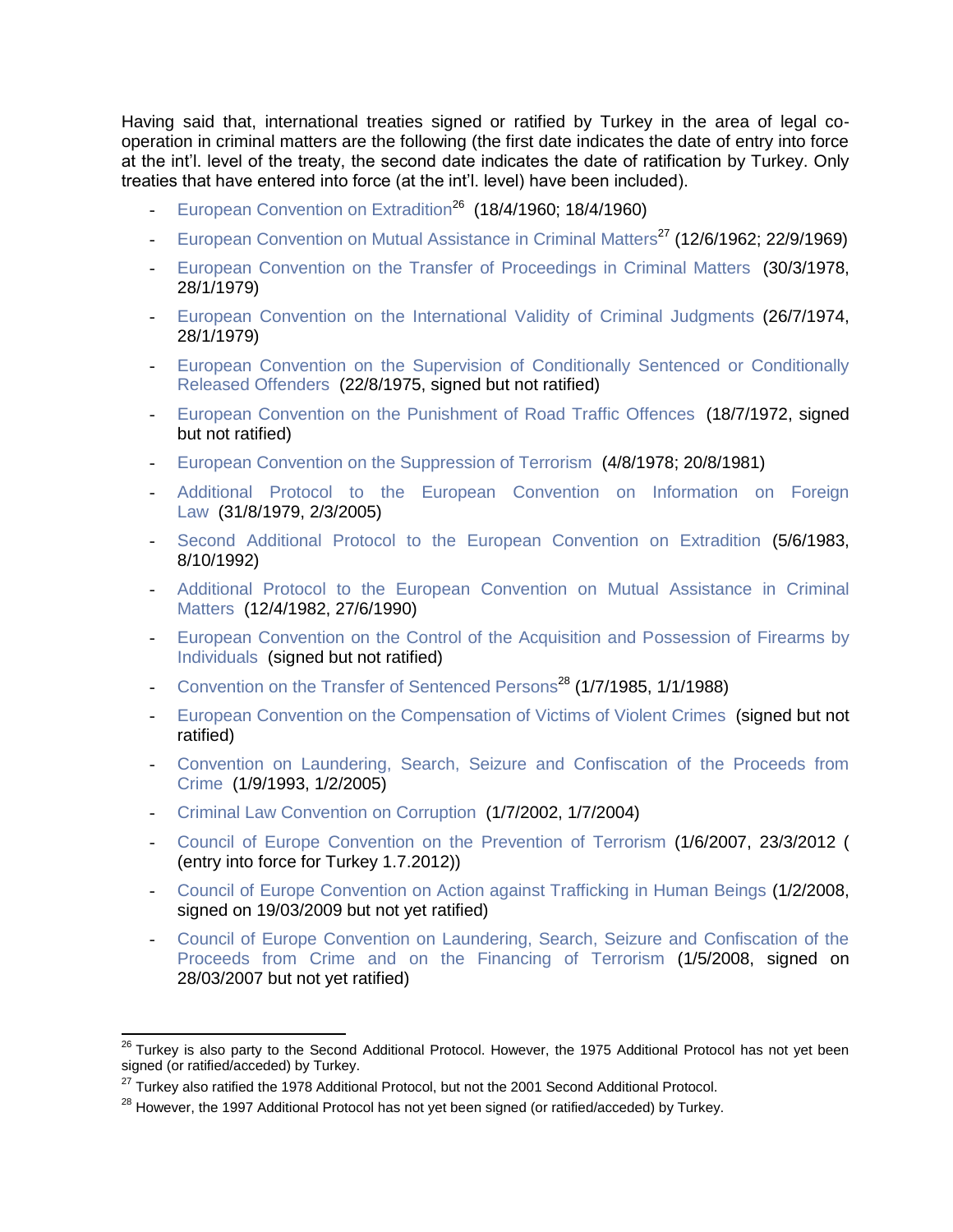In addition, there are also various other conventions ratified by Turkey which include provisions regarding international legal co-operation. Some examples:

- UN Single Convention on Narcotic Drugs, 1961
- UN Convention for the Suppression of Unlawful Seizure of Aircraft, 16 December 1970
- UN Convention for the Suppression of Unlawful Acts against the Safety of Civil Aviation, 23 September 1971 (and the Protocol for the Suppression of Unlawful Acts of Violence at Airports Serving International Civil Aviation)
- UN Convention on psychotropic substances, 1971
- UN Convention on the Prevention and Punishment of Crimes against Internationally Protected Persons, including Diplomatic Agents, 1973
- UN International Convention against the Taking of Hostages, 17 December 1979
- UN Convention against Torture and Other Cruel, Inhuman or Degrading Treatment or Punishment, 1984
- United Nations Convention against Illicit Traffic in Narcotic Drugs and Psychotropic Substances, 1988
- OECD Convention on Combating Bribery of Foreign Public Officials in International Business Transactions, 1997
- CoE Convention on the Protection of the Environment through Criminal Law, 1998
- CoE, Criminal Law Convention on Corruption<sup>29</sup>, 1999
- UN International Convention for the Suppression of the Financing of Terrorism, 1999
- CoE Convention on Cybercrime, 2001

Finally, Turkey has concluded various bilateral extradition treaties, as well as treaties regarding general legal co-operation<sup>30</sup>.

In the particular field of telecommunication, Turkey is a member of the International Telecommunication Union, and has ratified<sup>31</sup> the Final Acts of the Plenipotentiary Conference held in Antalya (2006) and embodying the "Instrument amending the Constitution of the International Telecommunication Union".

The applicable legal framework concerning a request for legal co-operation will have to be assessed in light of these sources. In addition, the circulars issued by the Directorate-General on issues of international legal cooperation direct the practice (for example, the Circulars no. 66/1 and 69/1 of 1 March 2008).

Needless to say, Turkey may request or be requested co-operation from a state with which it does not share any multilateral or bilateral treaty. Such requests may be fulfilled based on reciprocity, but there will be no legal obligation to do so.

## **(3) To what extent do general grounds for refusal apply concerning internet searches and**

 $^{29}$  However, the 2003 Additional Protocol has not yet been signed (or ratified/acceded) by Turkey.

<sup>30</sup> For a list, see <http://www.uhdigm.adalet.gov.tr/sozlesmeler/ikitaraflisoz/ikili.html>

<sup>31</sup> Law no. 6011 of 23/07/2010.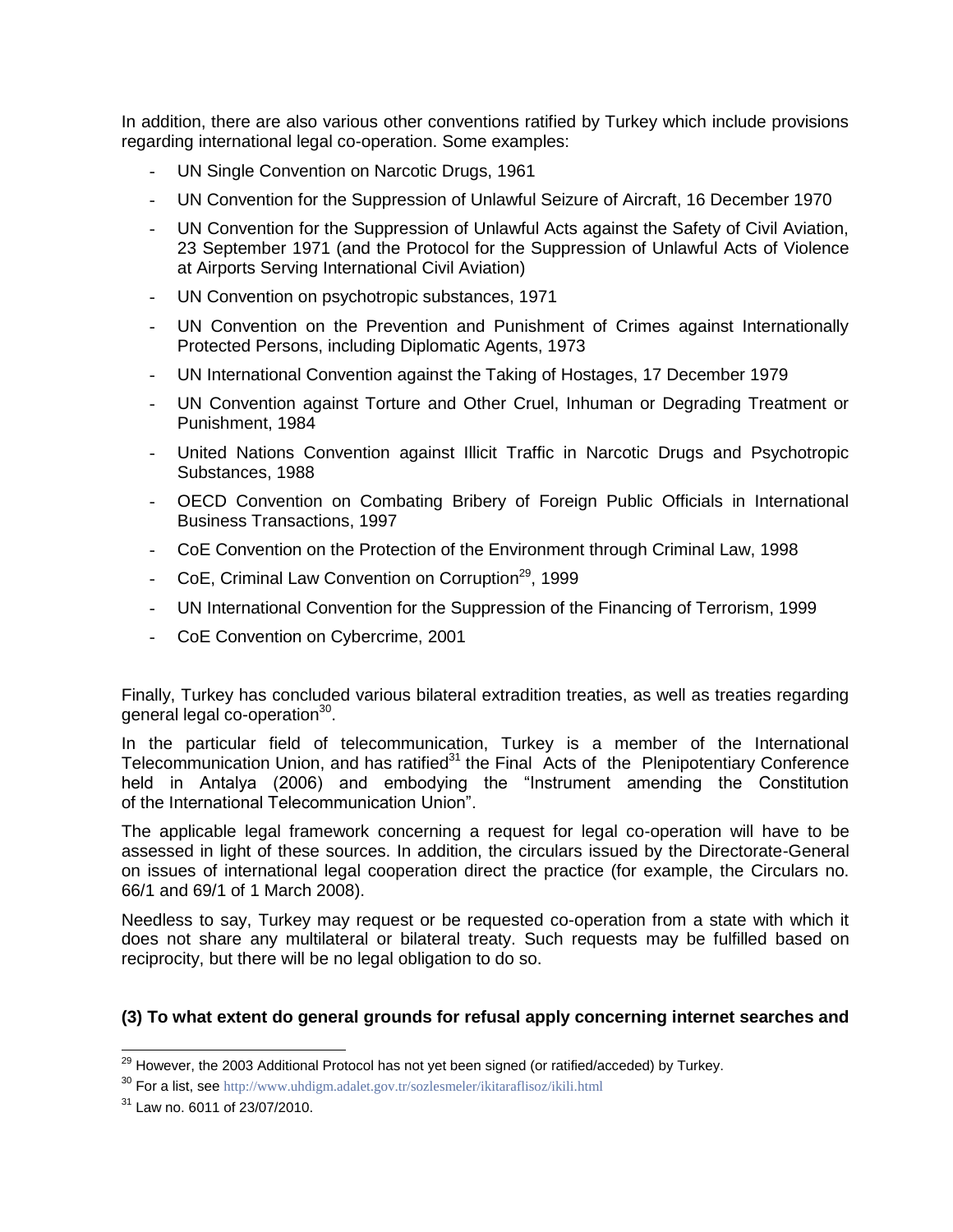#### **other means to look into computers and networks located elsewhere?**

Under Turkish law there is no such measure. Hence, we cannot request it through international legal cooperation nor can we apply it when requested from us.

#### **(4) Is in your national law the double criminality requirement for cooperation justified in situations in which the perpetrator caused effects from a state in which the conduct was allowed into a state where the conduct is criminalised?**

According to Art. 5 of the 1959 European Convention on Mutual Assistance in Criminal Matters, any Contracting Party may reserve the right to make the execution of letters rogatory for search or seizure of property dependent on the condition that the offence motivating the letters rogatory is punishable under both the law of the requesting Party and the law of the requested Party. Under this provision, the execution of cooperation requests concerning seizure or detention of the suspect is dependent on the condition that the conduct for which cooperation is requested constitutes a crime under Turkish law. On the other hand, requests for cooperation which do not concern seizure or detention, and which fall outside Art. 5, are rejected on the basis of the "ordre public" provision in Art. 2 even where they concern acts which constitute crimes under Turkish national law.

In practice, cases where the result of the criminal act emerges in Turkey are problematic. In this case, by virtue of Art. 8 TPC, the crime is deemed to have been committed in Turkey. Since the principle of territoriality applies with regard to jurisdiction, the double criminality requirement has no scope of application. However, when it comes to retrieving the data abroad, international legal cooperation will be necessary, and this subject to the double criminality rule. This is a problem with regard to crimes such as insult, defamation, calumny, insult to the memory of Atatürk, insulting the Turkish nation committed through service providers found in states that have a more tolerant legislation or judicial practice than Turkey as regards freedom of expression. Although no double criminality requirement exists with regard to assumption of jurisdiction, the fact that legal cooperation requests directed to states such as the USA are doomed to be turned down, many crimes that cannot be punished in practice emerge.

## **(5) Does your national law allow for extraterritorial investigations? Under which conditions? Please answer both for the situation that your national law enforcement authorities need information as when foreign authorities need information available in your state.**

With regard to national law enforcement authorities needing information: The Ministry of Justice participates on a regular basis to the meetings of the European Judicial Network, and cooperates in the sharing of information with the contact points of other states and in the execution of requests. Although Turkey is not a member to EUROJUST, the Ministry of Justice occasionally participates with observer status to its operational meetings.

The Ministry of Justice requests cooperation from the central authorities of foreign states through the Directorate-General of International Law and Foreign Affairs. The Directorate-General of the Turkish National Police requests information via Interpol. In the field of cybercrimes, the Department of Fight against Cybercrimes (operating within the Ministry of Justice), requests urgent traffic data information and measures concerning the protection of data through 7/24 contact points in other states. Finally, requests are made to the relevant departments of hosting firms such as MSN, Google, YouTube, etc. concerning the protection of data in urgent cases.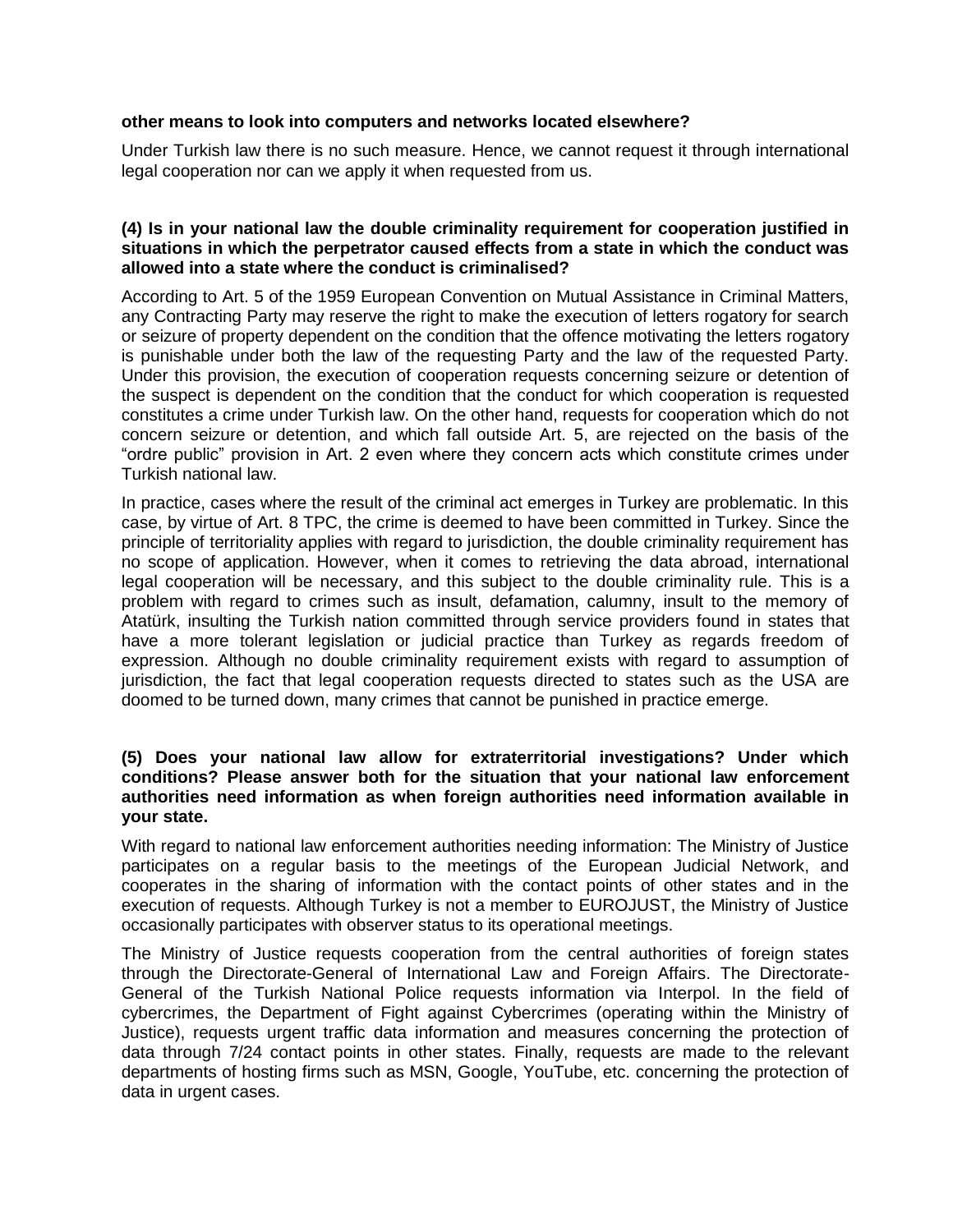With regard to foreign authorities needing information: The above-information also applies, *mutatis mutandis*, here.

#### **(6) Is** *self service* **(obtaining evidence in another state without asking permission) permitted? What conditions should be fulfilled in order to allow self service? Please differentiate for public and protected information. What is the (both active and passive) practice in your country?**

This issue is not regulated under Turkish national law. However, investigative authorities (the police and the Offices of the Public Prosecutor) access publicly accessible information and use it as evidence in the investigation. Since Turkey is not yet a party to the Convention on Cybercrime, our national authorities are unable to rely on Art. 32 of the Convention concerning remote access. Under customary international law, whereas a state may have a general power under international law to prescribe jurisdiction, the enforcement of that jurisdiction can generally take place only within its own territory. Turkey complies with the established international law understanding that the jurisdiction to enforce may not be exercised, without permission, on foreign territory. See, however, the answer to question 7.

#### **What is the (both active and passive) practice in your country?**

There is no applicable legislative framework to the issue. In practice, it is reported that bilateral negotiations are conducted with the representative of firms such as Youtube, Google, etc. in order to 'convince' them, for the sake of securing the continuation of their operations in Turkey, to voluntarily hand over the requested data.

In addition, the Directorate-General of the National Police has a protocol with Microsoft, according to which personal data is directly obtained without resorting to international legal cooperation.

Since there is no legislative framework in place, establishing, *inter alia*, the conditions for obtaining, storing and deleting private data, and no judicial and/or administrative review mechanisms to oversee compliance with such guarantees, this *de facto* way of operating is unlawful. As for publicly available information, this can be obtained directly by investigative authorities, there is no factual or legal problem in this aspect.

## **What conditions should be fulfilled in order to allow self service? Please differentiate for public and protected information**?

When it comes to obtaining information and evidence for purposes of criminal investigation, a distinction can be made between three alternatives:

- 1. Open information and evidence, namely, information that is publicly accessible simply by surfing through the net. In this case, as provided for in the Convention on Cybercrime (Art. 32 (a)), a state should be able, without the authorisation of another state, to access publicly available (open source) stored computer data, regardless of where the data is located geographically.
- 2. Protected information, namely, information which cannot be publicly accessed, but which may be accessed by hacking. In this case, the authorization/consent of the relevant state should be required. Of course, the problem here is the determination of which the 'relevant' state might be. This is an issue discussed in the previous sections.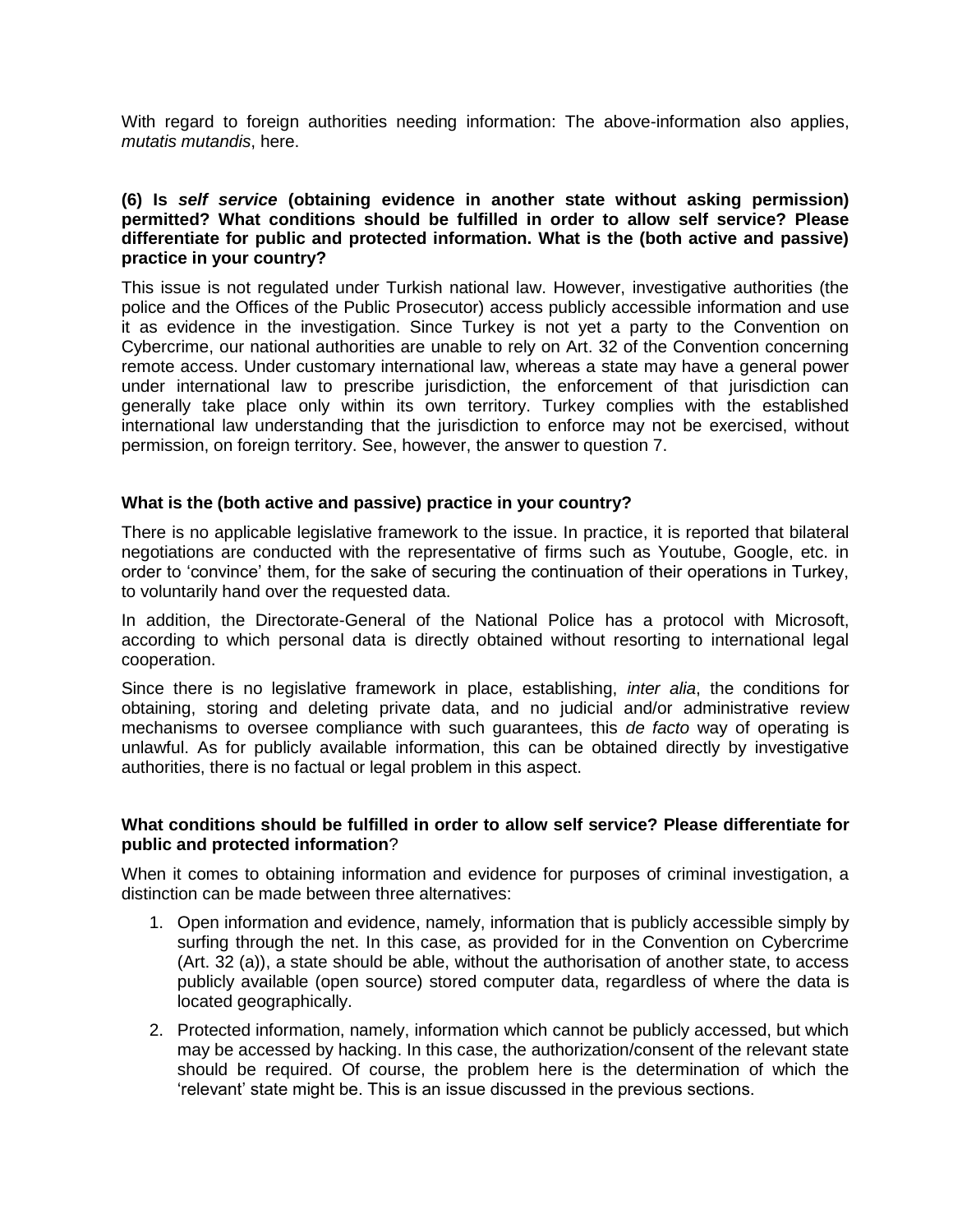3. Information and evidence that require to take over a computer or network located in another country. In this case, states should not depart from the classical international law understanding that enforcement jurisdiction may not be exercised in the territory of another State without the consent of that State. In this option, States should resort to international cooperation.

#### **(7) If so, does this legislation also apply to searches to be performed on the publicly accessible web, or in computers located outside the country?**

There is no specific legislation concerning the issue. With regard to publicly accessible data, by virtue of Article 161 CPC, concerning the duties and powers of the prosecutor, the public prosecutor may directly gather, where technically possible, the relevant data, or he/she may request service providers located in Turkey to hand over the requested information. In case the relevant data has to be obtained from abroad, the general procedure concerning international legal assistance will apply.

**(8) Is your country a party to Passenger Name Record (PNR) (financial transactions, DNA-exchange, visa matters or similar) agreements? Please specify and state how the exchange of data is implemented into national law. Does your country have an on call unit that is staffed on a 24/7 basis to exchange data? Limit yourself to the issues relevant for the use of information for criminal investigation.**

Turkey is not a party to any international treaty concerning PNR. There is also no central national institution charged with gathering the relevant data or central system where such data is to be stored. Individual firms may store the relevant data, subject to applicable conditions established by civil aviation rules. In practice, each company operating in the field of civil aviation utilizes one of the available international systems.

Turkey has signed (over 30 years ago) but not ratified the 1981 European Convention for the Protection of Individuals with regard to Automatic Processing of Personal Data. As explained above, the national law concerning data protection is yet to be adopted. However, within the Directorate-General of the Turkish National Police, 7/24 "tracking centres" (takip merkezleri) are being instituted.

**(9) To what extent will data referred to in your answer to the previous question be exchanged for criminal investigation and on which legal basis? To what extent does the person involved have the possibility to prevent/ correct/ delete information? To what extent can this information be used as evidence? Does the law of your country allow for a Notice and Take-Down of a website containing illegal information? Is there a practice? Does the seat of the provider, owner of the site or any other foreign element play a role?**

With regard to PNR, each airlines company stores its own data. If Turkey is requested assistance on this issue, public prosecutors will obtain the relevant information through the use of their investigative powers under Arts. 161-2 CPC.

**To what extent will data referred to in your answer to the previous question be exchanged for criminal investigation and on which legal basis?** By virtue of Article 161 CPC, concerning the duties and powers of the prosecutor, the public prosecutor may request the relevant information to be handed over to the investigative authorities.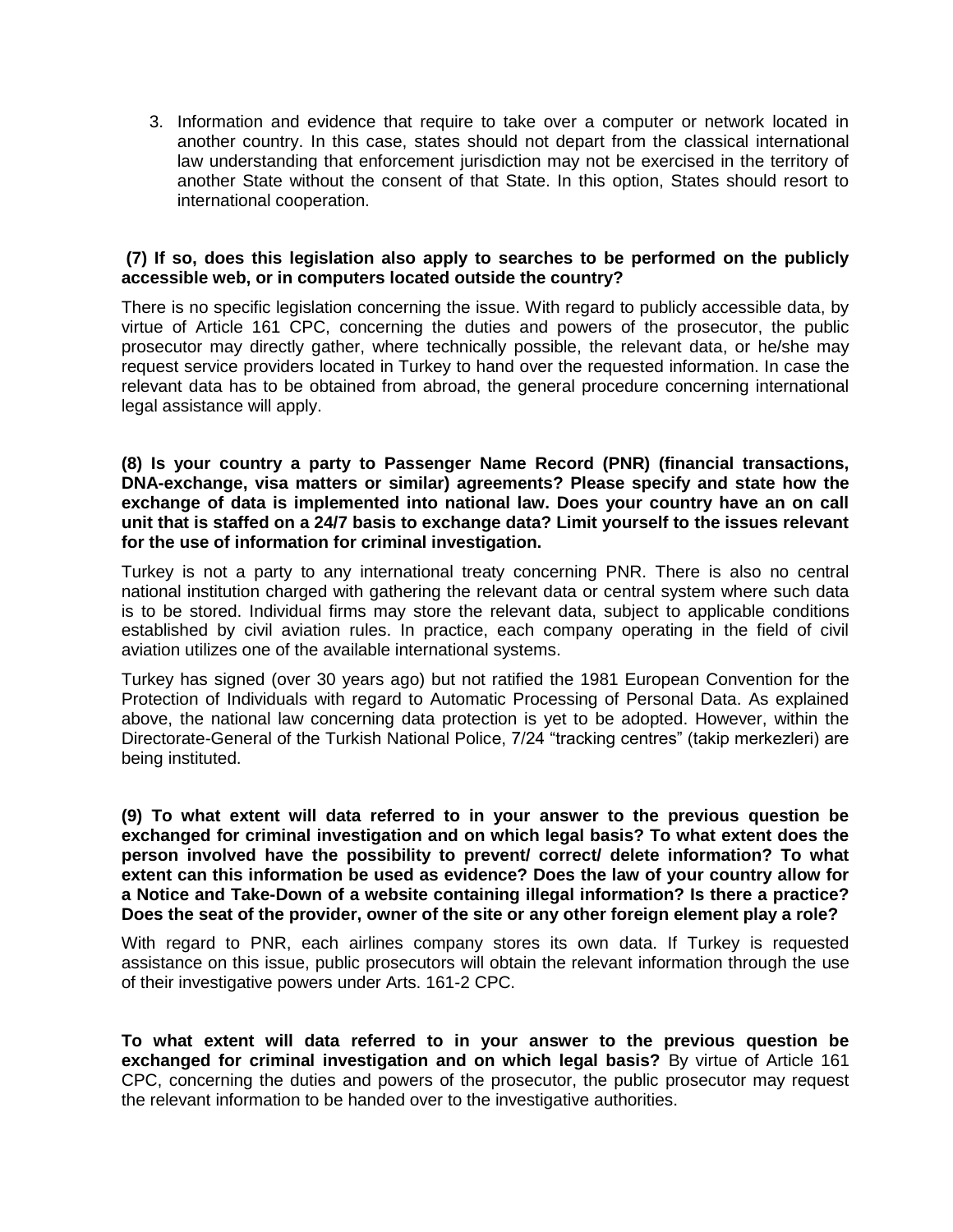Data held by Turkish authorities is transmitted to the judicial and investigative authorities of other states in the framework of judicial and police cooperation. Requests for legal cooperation are executed, where necessary, by demanding based on applicable treaties or reciprocity, written guarantee that the transmitted data will only be used as evidence in the framework of the case being currently investigated.

**To what extent does the person involved have the possibility to prevent/ correct/ delete information?** The individual has no control over such data. As explained above, the law concerning data protection is not yet into force.

**To what extent can this information be used as evidence?** As long as the relevant data has been obtained in a lawful manner (for example, through an order of the prosecutor relying on his powers under Art. 161) CPC, this information is admissible as evidence before courts of law. On the other hand, Turkey has a very strict exclusionary rule. By virtue of Art. 38 (6) of the Constitution, which states that '*Findings obtained through illegal methods shall not be regarded as evidence*.' illegally obtained evidence has to be excluded, regardless of its reliability and/or probative value.<sup>32</sup>

This rule applies to evidence obtained by investigative authorities as well as private individuals. In fact, it applies to all procedures, not only to the criminal sphere. We have no balancing tests (as opposed to states such as Germany) that may limit the application of the exclusionary rule. 'Good faith on the part of the violating officer', 'the silver platter doctrine', 'the independent source doctrine', 'the inevitable discovery doctrine', 'the attenuation exception regarding causality', drawing distinctions between testimonial and real/physical evidence, and similar limitation theories do not apply.

The "fruits of the poisonous tree" doctrine has full scope of application, evidence obtained as an indirect result of unlawfulness shall also be suppressed (though the Court of Cassation has, occasionally, held otherwise, see for example YCGK, 29.11.2005, 2005/7-144, 2005/150).

#### **Does the law of your country allow for a Notice and Take-Down of a website containing illegal information? Is there a practice? Does the seat of the provider, owner of the site or any other foreign element play a role?**

Hosting providers are not under a legal obligation to check the content about its illegality, according to art. 5 of the Internet Law. They are, however, obligated to remove any illegal content if they have been notified about its existence. The notification occurs following the rules of arts. 8 and 9 of the Internet Law. The former concerns notifications of a court or the Presidency, while the latter is related to real or legal persons whose legal interests have been affected by the content in question. According to art. 9 of the Internet Law, any person claiming to be affected by an illegal content may notify the content provider or the hosting provider, requesting its removal and replacement with a reply sent by the notifying person. Failing to

 $\overline{\phantom{a}}$ 

 $32$  Also see CPC Art. 206 (2): The request of presentation of evidence shall be denied if the evidence is unlawfully obtained.

CPC Art. 217 (2): The charged crime may be proven by using all kinds of legally obtained evidence.

CPC Art. 230 (1) (b): Evidence obtained by illegal methods that are included in the file shall be indicated clearly and separately in the reason for the judgment on the conviction of the accused.

CPC Art. 289 (1) (i): In cases where the judgment is based on evidence obtained by illegal methods, the judgment shall be reversed by the Court of Cassation, even if the defence has made no request on this ground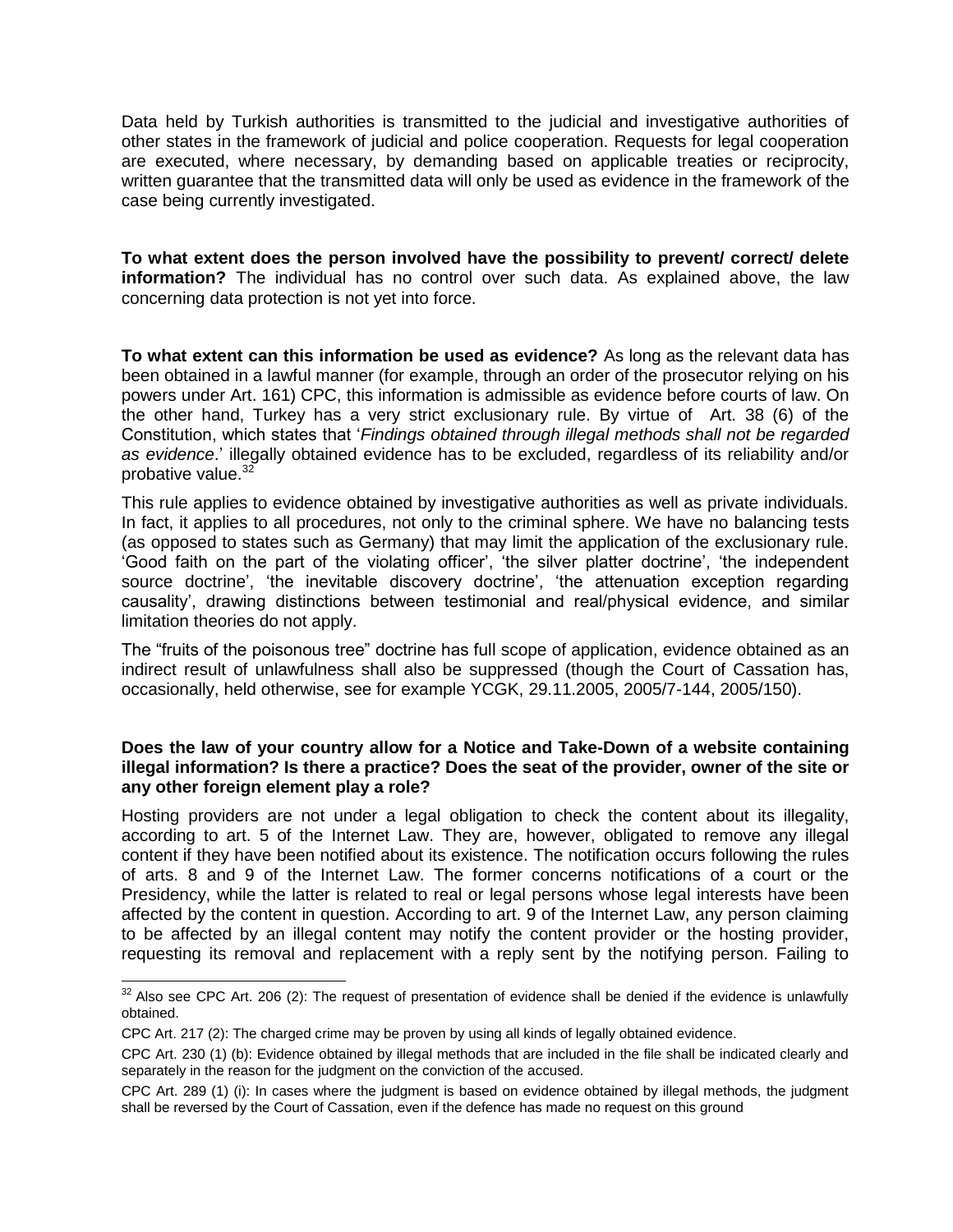comply with this "right to reply and removal", however, does not result directly in the criminal liability of the hosting provider, except when it can be proven that the hosting provider has acted as an accomplice to the crime, and shared the criminal intent.

However, if the illegal content concerns one of the crimes listed under art. 8 of the Turkish Internet Law, access to the content may be blocked by courts pending trial, or, in some cases, by the administrative authority of the Presidency of Telecommunications.

The measure of "blocking access to Internet content" has been regulated as a criminal procedural measure under art. 8 of Internet Law, to be ordered in cases where a sufficient level of suspicion exists pointing to the commission of crimes listed under the same article<sup>33</sup>. This measure is to be ordered by the judge (or, in urgent cases, by the prosecutor) during criminal investigation, and by the court during the trial. As such, the decision to block access shows the typical characteristics of a criminal procedural measure.

However, the Internet Law also authorizes the Presidency for Telecommunications to order the measure, if the content provider or the hosting provider resides in abroad, or, if the crime in question is the sexual harassment of minors, or pornography. In these cases, the Presidency can order the measure ex officio, notifying the prosecutor only about the identity of alleged perpetrators, if their identity can be determined. Failing to obey the decision of the Presidency can result in a fine, or even the annulment of the permit to act as an access provider.

As can be seen, Turkish Internet law designates "blocking Access to websites" both as a criminal procedure measure and also as an administrative measure. Particularly, the excessive use of the latter measure brought the "internet censorship" into the agenda and created a real threat for media freedom and freedom of expression. Thus, there is an on-going campaign carried out by the representatives of ICT industry for the abolition or redesign of those measures.

An additional procedure using the "notice-and-take-down" system has been introduced regarding copyright infringements by the Turkish Intellectual Property Law, art. 71. Additional article 4 of the Law specifically addresses "content providers" infringing copyrights under the same law, providing for a notice-and-take-down system. According to this article, content providers violating copyrights shall only be criminally responsible if they have been duly notified by the copyright holders, and still persisted in the violation. In case of persistence by the content provider, the copyright holder shall inform the prosecutor, upon which the prosecutor may order the discontinuance of the service provided to the content provider. This order can only be lifted if the content provider removes the content infringing the copyright.

## **(10) Do you think an international enforcement system to implement decisions (e.g. internet banning orders or disqualifications) in the area of cyber crime is possible? Why (not)?**

The establishment of such a system would not be welcome. It is important to provide individuals with appropriate guarantees and to protect freedom of expression. The fact that there is no such international system is a factor preventing overcriminalization. The existence of such system would only result in excessive control of the Internet environment. It would lead to the risk of

 $\overline{a}$ 

<sup>&</sup>lt;sup>33</sup> This list includes the following crimes: Incitement to suicide, sexual harassment of children, facilitating the abuse of narcotic drugs, providing material dangerous to public health, obscenity / pornography, providing place or means for gambling, and crimes against the memory of Atatürk.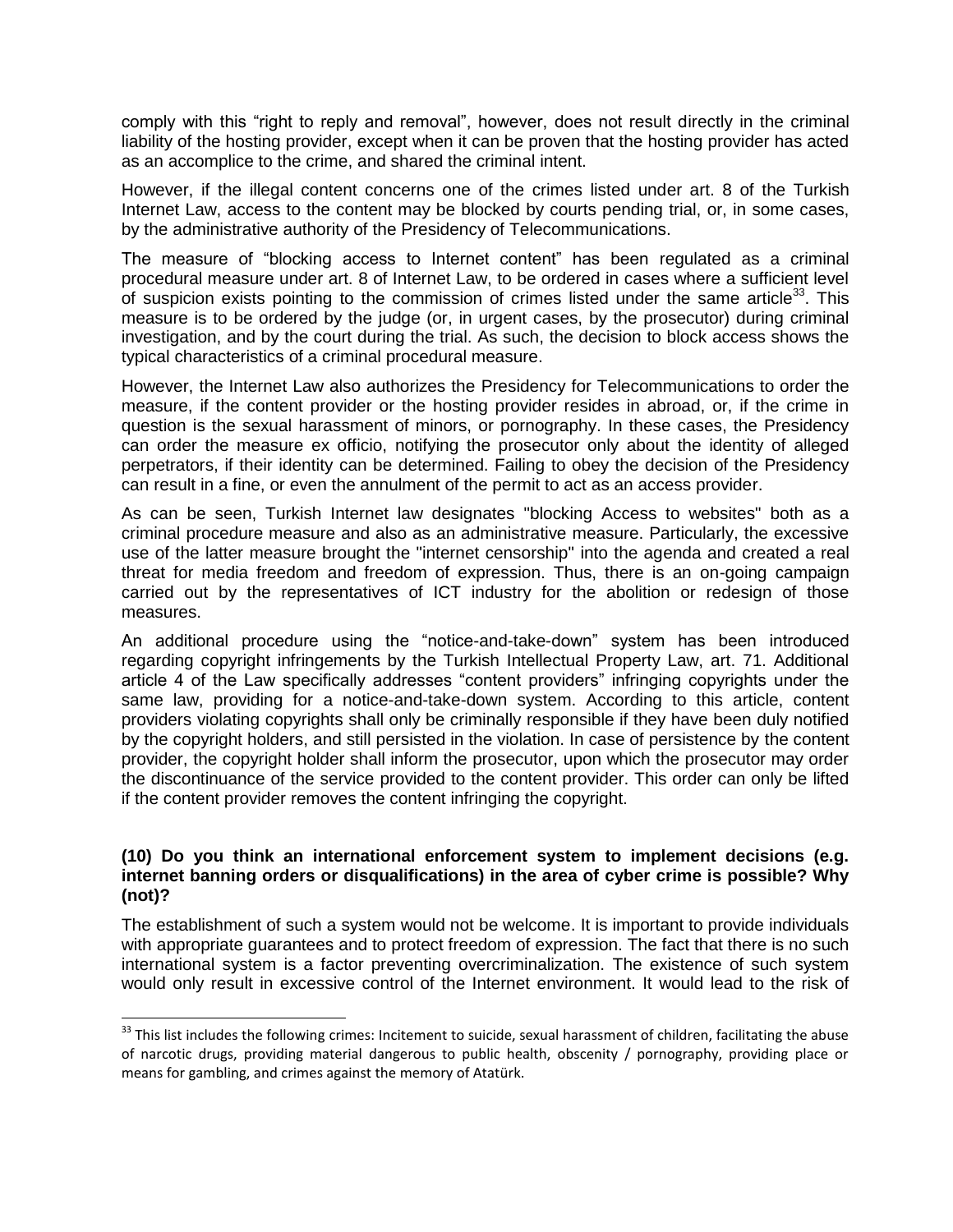states with an insufficient record and legislation on the protection of human rights and freedom of expression to implement their own legislation extraterritorially by taking advantage of different methods.

In addition, the establishment of such a system is also not technically feasible. Even if a handful of states were to opt to stay out of such system, cybercriminals would pursue their illegal activities from those territories. Hence, in practice, an international enforcement system would not provide significant added value to the contribution already obtained through international cooperation.

However, as a final note, the judge we have contacted within the Ministry of Justice's Department for Mutual Assistance in Criminal Matters believes that in case of specified crimes such as child pornography, a treaty adopted within the UN may establish such a system.

## **(11) Does your country allow for direct consultation of national or international databases containing information relevant for criminal investigations (without a request)?**

National databases may be accessed directly by the prosecutor based on his general duties and powers concerning criminal investigations (Arts. 161-2 CPC). In Turkey there is a network called UYAP (which is the abbreviation for National Judicial Network Project). Public prosecutors may access the following records through this system: criminal records, registers of persons, investigation and prosecution files connected with the investigation being currently conducted, car and land registers, consular records concerning nationals living abroad.

As for records held by other states, Turkey cannot consult databases because there is no legal regulation on the issue in our national law, and Turkey is not a party to the Convention on Cybercrime, so that it cannot rely on Art. 32 of the Convention regarding remote access. Hence, with regard to international databases, investigative authorities would have to proceed within the framework of international legal cooperation.

## **(12) Does your state participate in Interpol/ Europol/ Eurojust or any other supranational office dealing with the exchange of information? Under which conditions?**

Turkey participates to both Interpol and Europol.

Turkey has been a member state in Interpol since 1930. The INTERPOL National Central Bureau (NCB) for Turkey is part of the Central Directorate (there are also Local Directorates) of the Directorate General of the Turkish National Police (Emniyet Genel Müdürlüğü). All Turkish investigations with an international connection are conducted by INTERPOL Ankara, in coordination with the Turkish Ministry of Justice and partner law enforcement agencies in Turkey. Created in 1930, INTERPOL Ankara is one of the first and oldest INTERPOL NCBs. INTERPOL Ankara comprises a satellite unit within the Istanbul City Police Department, Turkey's largest police department. Its core missions comprise<sup>34</sup>:

- Cooperation with the international police community in investigating criminal activities and organizations;
- Taking necessary measures to prevent international crime;
- Monitoring and arresting international criminals and organizing their extradition, in liaison with partner NCBs;

j <sup>34</sup> <http://www.interpol.int/Member-countries/Europe/Turkey> **[last visited 01/01/2013]**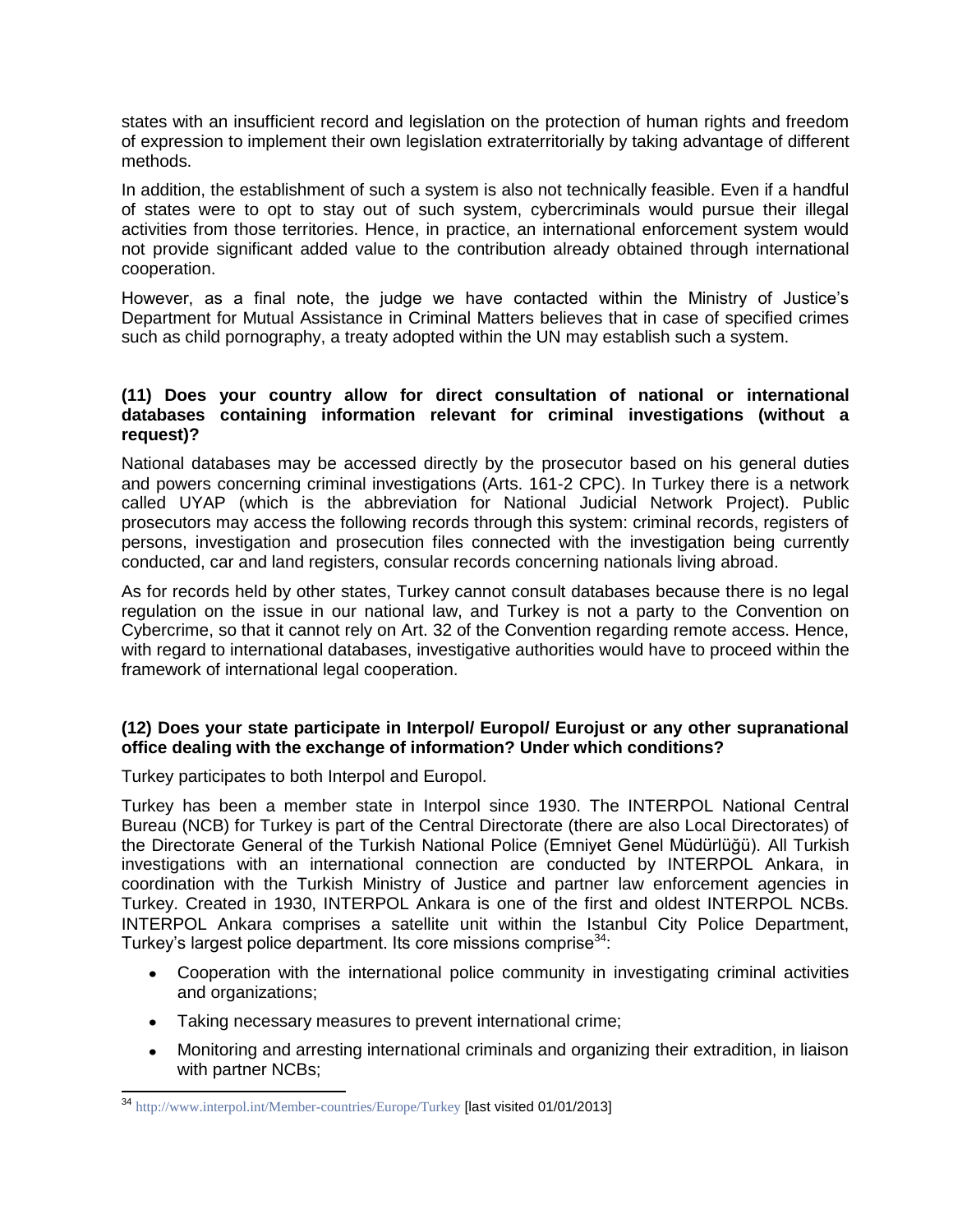- Submitting applications to the INTERPOL General Secretariat for the publication of all categories of notices;
- Sharing of INTERPOL criminal information and intelligence with Turkish authorities;
- Organizing training activities on international police cooperation matters to increase awareness within Turkish law enforcement agencies;
- Inform Turkish authorities about emerging international crime trends and techniques and methods adopted to prevent them.

Since Europol is the law enforcement agency of the European Union, Turkey is not a member. However, there is a strategic agreement between Europol and Turkey (Agreement on Cooperation between the European Police Offıce and the Republic of Turkey, see, in particular, Articles 5-6 concerning requests for cooperation) $35$ .

Since Eurojust is an institution of the European Union, Turkey only occasionally sends representatives with observer status.

In general, it is stated that 'Turkey has a positive approach to judicial co-operation, more precisely; incoming requests are carried out in a flexible and a cooperative manner. Turkey carries out requests of mutual assistance in criminal matters basically within the framework of "European Convention on Mutual Assistance in Criminal Matters."'<sup>36</sup>

## **E) HUMAN RIGHTS CONCERNS**

j

## **1) Which human rights or constitutional norms are applicable in the context of criminal investigations using information technology?**

In the context of criminal investigations using information technology, there are a lot of human rights and constitutional norms in Turkish law. First, Article 20 of the actual Constitution whose title is "Privacy" protects the right to privacy and family life. Its  $2^{nd}$  paragraph forbids any search of person or his belongings unless there is a judge decision or, in cases where delay is prejudicial, a written order an agency authorized by law which is lifted if it is not approved by the judge within 48 hours. Its  $3<sup>rd</sup>$  paragraph added in 2010 allows treatment of personal data in cases described by law or where there is a personal consent. It recognizes also rights to access to these data, to demand correction or deletion and to check out whether they are properly used or not. Nevertheless as the Law on Protection of Personal Data still is a draft before the Turkish Parliament, neither the personal data concept nor their legal treatment methods are described by law in general terms. Even if there are some particular legal provisions, for instance in the Criminal Procedure Code, we have not had any framework regulation on this issue yet.

Secondly, Articles 21 and 22 protect respectively inviolability of the domicile and freedom of communication along the same line with Article 20. They recognize the right at first and allow then any intervention (search, seizure or wiretapping) on condition that there is a judge decision or, in cases where delay is prejudicial, a written order an agency authorized by law which is lifted if it is not approved by the judge within 48 hours.

Thirdly, pursuant to the  $6<sup>th</sup>$  paragraph of Article 38, any illegally obtained finding shall not be considered as evidence. This rule forbids use of evidence obtained through violation of legal

 $^{35}$  [https://www.europol.europa.eu/sites/default/files/flags/turkey\\_.pdf](https://www.europol.europa.eu/sites/default/files/flags/turkey_.pdf) [last visited 01/01/2013].

 $36$  CyberCrime@IPA project, Turkey Country profile (Version 25 January 2011), ([http://www.coe.int/t/dghl/cooperation/economiccrime/cybercrime/documents/countryprofiles/cyber\\_cp\\_Turkey\\_2011\\_January.p](http://www.coe.int/t/dghl/cooperation/economiccrime/cybercrime/documents/countryprofiles/cyber_cp_Turkey_2011_January.pdf) [df\)](http://www.coe.int/t/dghl/cooperation/economiccrime/cybercrime/documents/countryprofiles/cyber_cp_Turkey_2011_January.pdf), p. 37 [last visited 01.01.2013].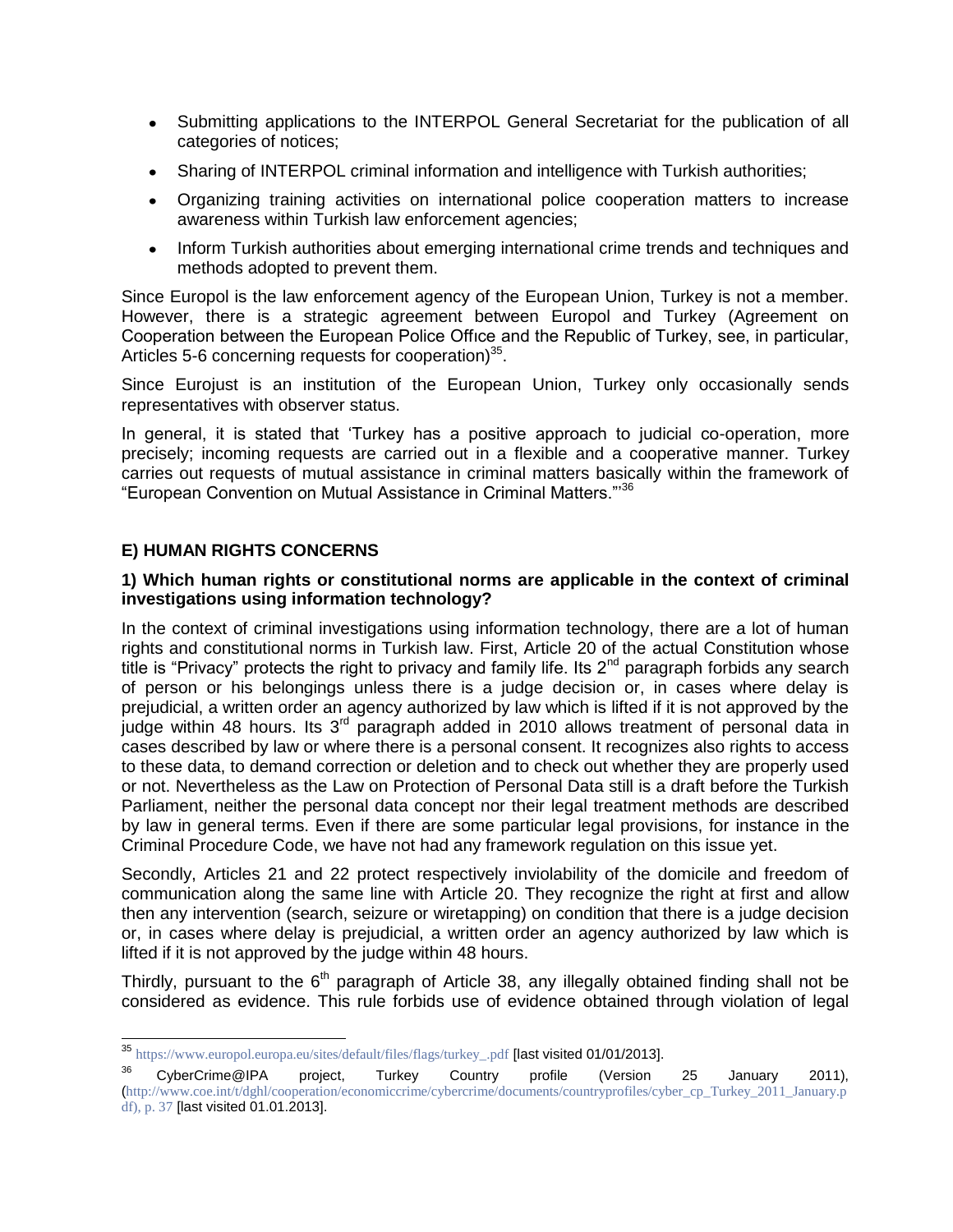provisions or legal principles. It binds both criminal investigation authorities and courts and there is no exception. Nevertheless "illegally obtained finding" concept is interpreted by courts, especially by the Court of Cassation whose case law can vary in time.

On the other side, Turkey has to respect the human rights norms stipulated by the European Convention on Human Rights as a contracting state. Thus, Article 6 related to the fair trial and Article 8 related to the private life are especially applicable to criminal investigations using information technology in the light of case law of the European Court on Human Rights. Moreover, pursuant to Article 90 of the Constitution, an international treaty ratified by Turkey bears the force of law and when there is a conflict between such a treaty concerning fundamental rights and a national law, the provisions of the former prevail.

## **2) Is it for the determination of the applicable human rights rules relevant where the investigations are considered to have been conducted?**

All of Turkish law enforcement authorities and courts must respect and apply above mentioned rules and norms. Thus, it is clear that they are applicable to investigations conducted in Turkey and those conducted by foreign law enforcement authorities in the context of mutual assistance (e.g. rogatory). Consequently, if there is a violation of these rules, the Turkish authority (police, prosecutor or court) must not to consider this finding as evidence (Art. 38 par. 6 of the Constitution).

#### **3) How is the responsibility or accountability of your state involved in international cooperation regulated?**

As there is not any special regulation on the responsibility or accountability of state involved in international cooperation regulated, general rules are applicable both on national and international levels. If such cooperation constitutes a violation according to the Turkish Law, victims may claim compensation from the Turkish State in the context of administrative law and even civil law. Then, if it constitutes an offence, the perpetrator-public officer is judged by courts (e.g. violation to privacy, Art. 134 of Turkish Penal Code; illegal recording of personal data, Art. 135 or misuse of public duty, Art. 257 etc.).

Moreover, it is possible that the international responsibility of Turkey comes into question through an application to the European Court on Human Rights (Art. 6 or 8 or 10).

#### **4) Is your state for instance accountable for the use of information collected by another state in violation of international human rights standards?**

As above explained, Turkey is accountable both on national and international levels for the use of information collected by another state in violation of international human rights standards.

#### **F) FUTURE DEVELOPMENTS**

**Modern telecommunication creates the possibility of contacting accused, victims and witnesses directly over the border. Should this be allowed, and if so, under which conditions? If not, should the classical rules on mutual assistance be applied (request and answer) and why? Is there any legal impediment under the law of your country to court hearings via the screen (Skype or other means) in transnational cases? If so which? If not, is there any practice?**